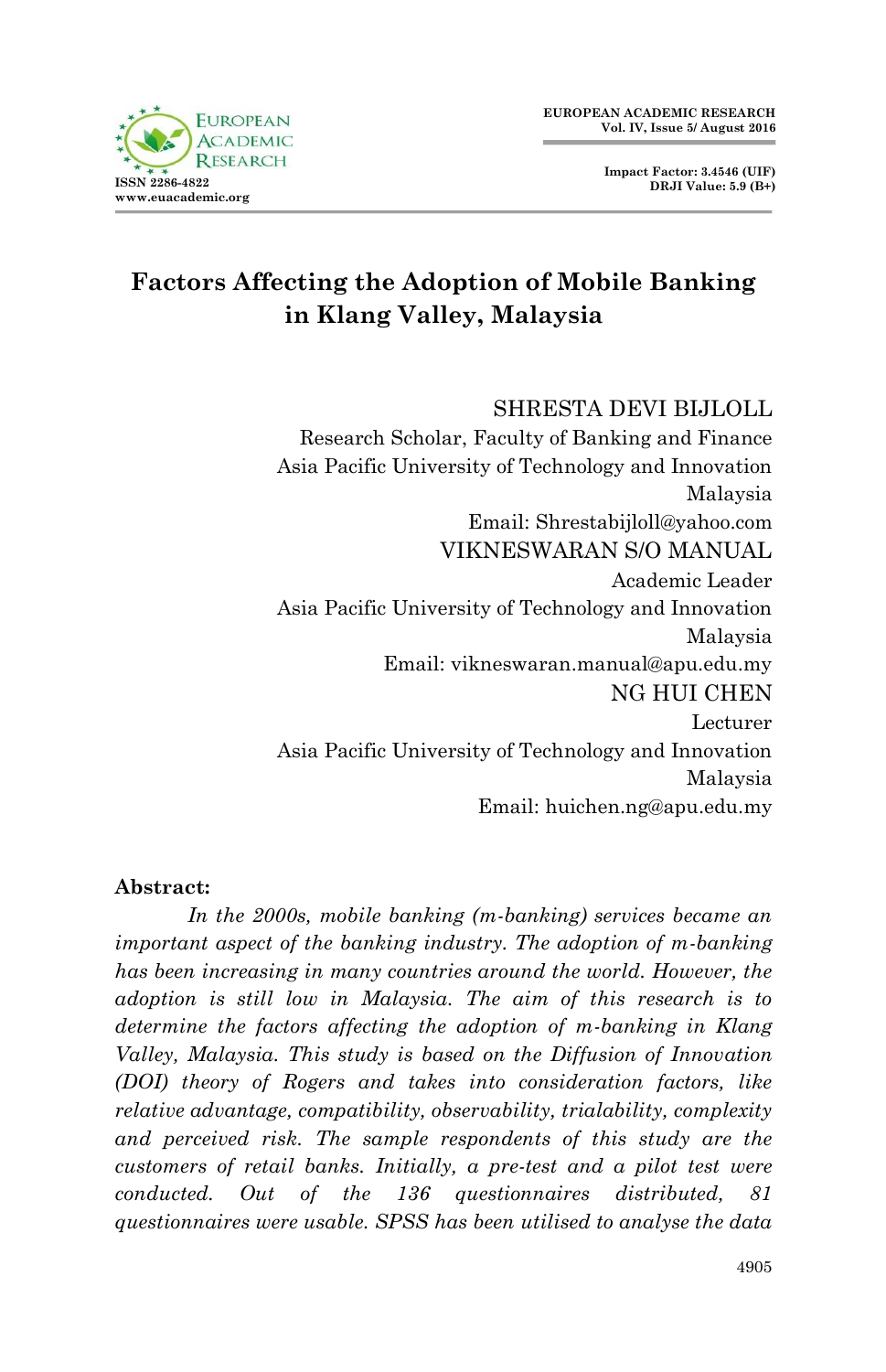*collected. Reliability, Pearson correlation and regression tests have been utilised in this study. Subsequently, it has been found that relative advantage, compatibility and observability are the significant determinants of m-banking in Klang Valley. However, trialability, complexity and perceived risks were found to be insignificant factors.* 

**Key words:** mobile banking, Klang Valley, Malaysia

#### **1. INTRODUCTION**

Technology has redefined the financial services industry over the past few years. Nowadays, banks are using electronic channels, like internet banking, SMS banking, ATM and Mobile banking (m-banking) to provide better services to customers. Mbanking has become an important aspect of the banking industry such that banks might fail to retain some customers if m-banking services are not provided. M-banking has a bright future and carries many benefits for banks and customers.

According to Maroofi and Nazaripour (2013), m-banking is "a channel whereby the consumer interacts with a bank via a mobile plan, such as a mobile phone or personal digital assistant. In that sense it can be seen as a subset of electronic banking with its own unique characteristics". Nowadays, people are using m-banking to transfer money, make instantaneous payments, make inquiries concerning the balance, perform requests (cheque book), update phone credit and to perform mcommerce (Saini, 2014).

M-banking is very advantageous for both banks and their customers. High adoption of m-banking can significantly reduce queues and waiting time at banks. It is interesting to note that in South Africa, m-banking has improved people's access to banking services and as such many "unbanked" people are now able to use banking facilities. M-banking is also beneficial for banks. If this service would be accepted by everyone, the number of bricks and mortar banks would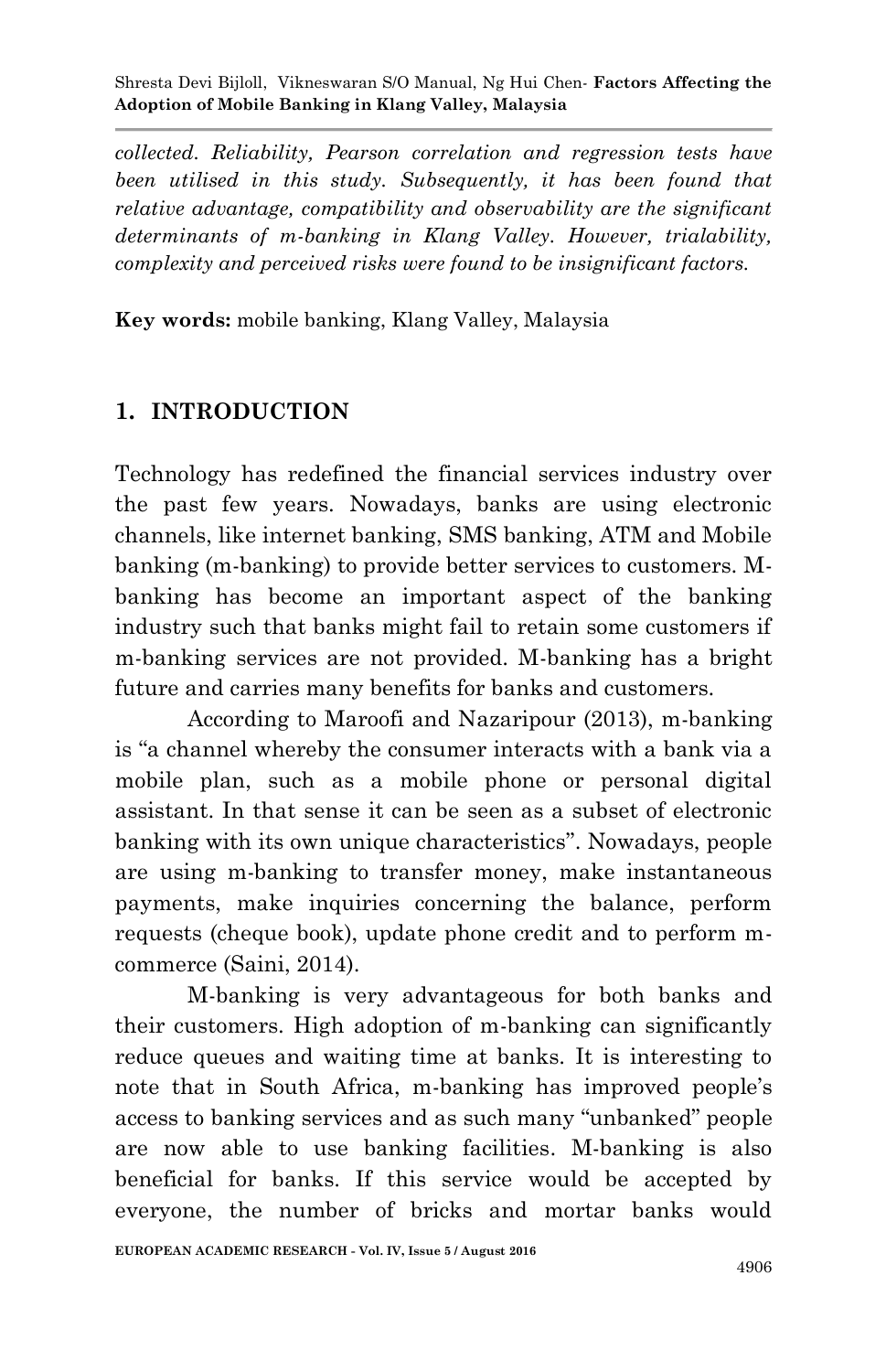decrease significantly and all banking transactions would be done virtually using mobile phones. This would reduce the banks' costs of operations (Sharma, 2015).

This research will focus on m-banking situation in Malaysia. M-banking was introduced in 2006 in Malaysia and as such it is still in its infant phase (Muhammad, 2012). This research will provide an insight about the factors affecting the adoption of m-banking in Klang Valley, Malaysia. The Diffusion of Innovation (DOI) theory of Rogers will be applied in this study. The DOI theory takes six factors into consideration, namely, relative advantage, complexity, trialability, compatibility, observability and perceived risks.

## **2. PROBLEM STATEMENT**

M-banking adoption is still low in Malaysia and it is growing gradually compared to other countries, like Kenya and China. In 2014, the central bank of Malaysia, Bank Negara Malaysia, conducted a study which revealed that only 13 banks were providing m-banking services while 31 banks in Malaysia were providing internet banking services. It was also found that 63.70% of the population are using internet banking while 23.50% of the population are using m-banking in 2015 (Bank Negara Malaysia, 2015). Therefore, although banks are investing massively to provide m-banking services, the local people seem to be reluctant to adopt them. Asian Banks were spending approximately \$66.5 billion in 2014 to enhance the information technologies to provide better services to their customers (Bannister, 2014). If banks are spending so much on m-banking technology to enhance services and to get closer to their customers and the latter are unwilling to use m-banking, banks would make huge losses and inefficient use of their resources.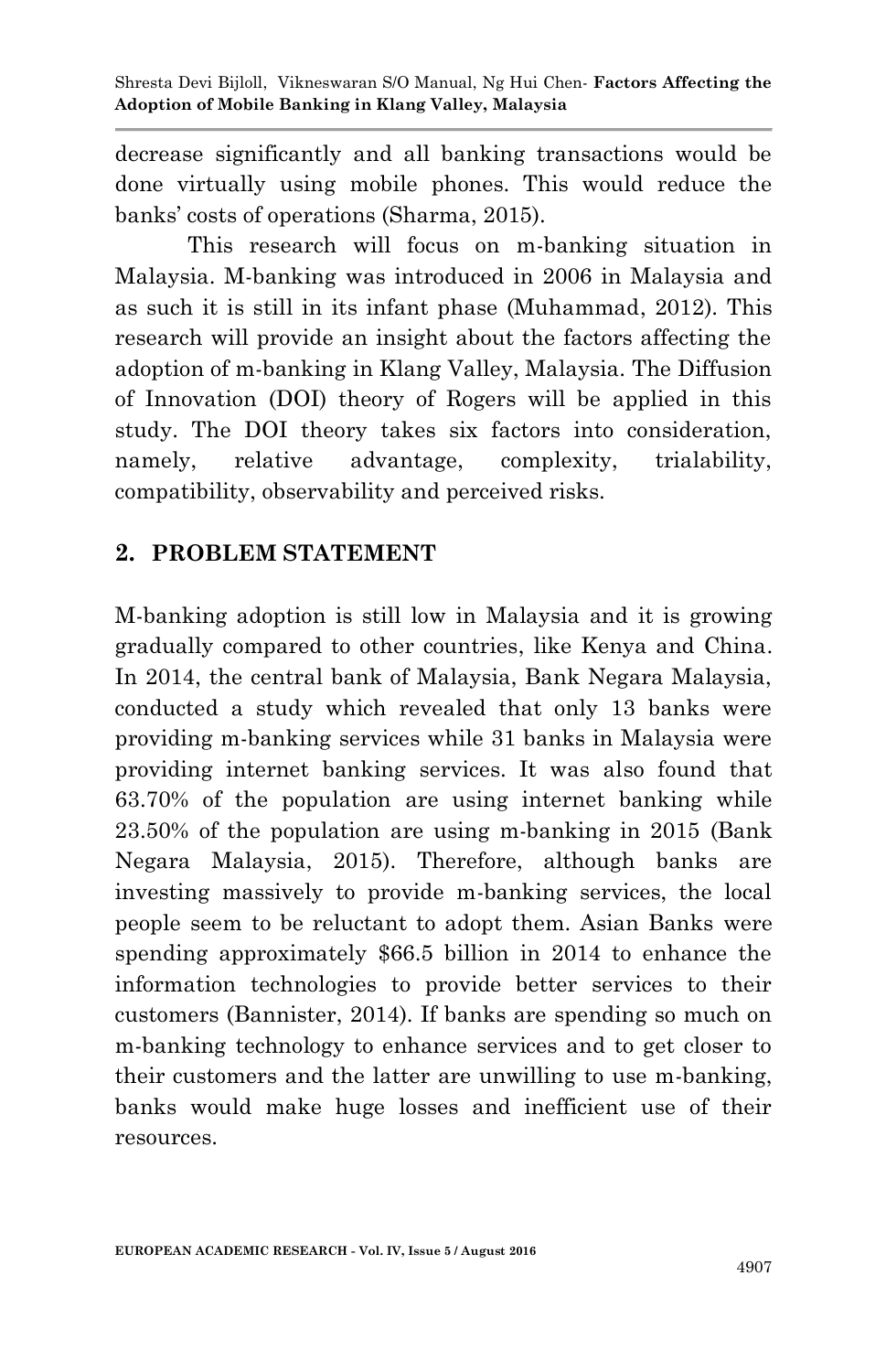### **3. LITERATURE REVIEW**

#### **3.1. Relative advantage**

According to Cheah *et. al*. (2011), relative advantage is the extent to which a new innovation is found to be more beneficial and productive compared to the previous one. Similarly, Sharma (2015), has also concluded that there is a significant positive relationship between relative advantage and mbanking adoption. M-banking has many advantages over the traditional banking. For instance, it is easily accessible, flexible, saves time, involves lower costs, easy to use and it reduces queues. In short, it is more convenient to use. Therefore, these attributes encourage people to use m-banking services. However, the findings of Dash et al. (2014) have shown that relative advantage has a very weak impact on the adoption of m-banking in India. This might be because customers fail to notice that m-banking provides more advantages than internet and branch banking. As such it is "meaningless" for them to adopt m-banking.

#### **3.2. Compatibility**

Compatibility refers to the extent to which an invention is perceived to be in-line with the with the users' morals, habits, principles, lifestyle and experiences. A study conducted by Siddik *et. al.* (2014) reflected that compatibility has a strong influence on the adoption of m-banking. Since m-banking services are compatible with the way people manage their funds and suit their way of living, it would be adopted quickly. Thus, compatibility strongly influences the adoption of m-banking. Moreover, Wessels and Drennan (2010) also concluded that compatibility is a significant determinant of m-banking. The researchers explained that the customers feel that m-banking can be easily incorporated in their daily life activities to perform banking transactions. Subsequently, the researchers have suggested that when banks conduct marketing and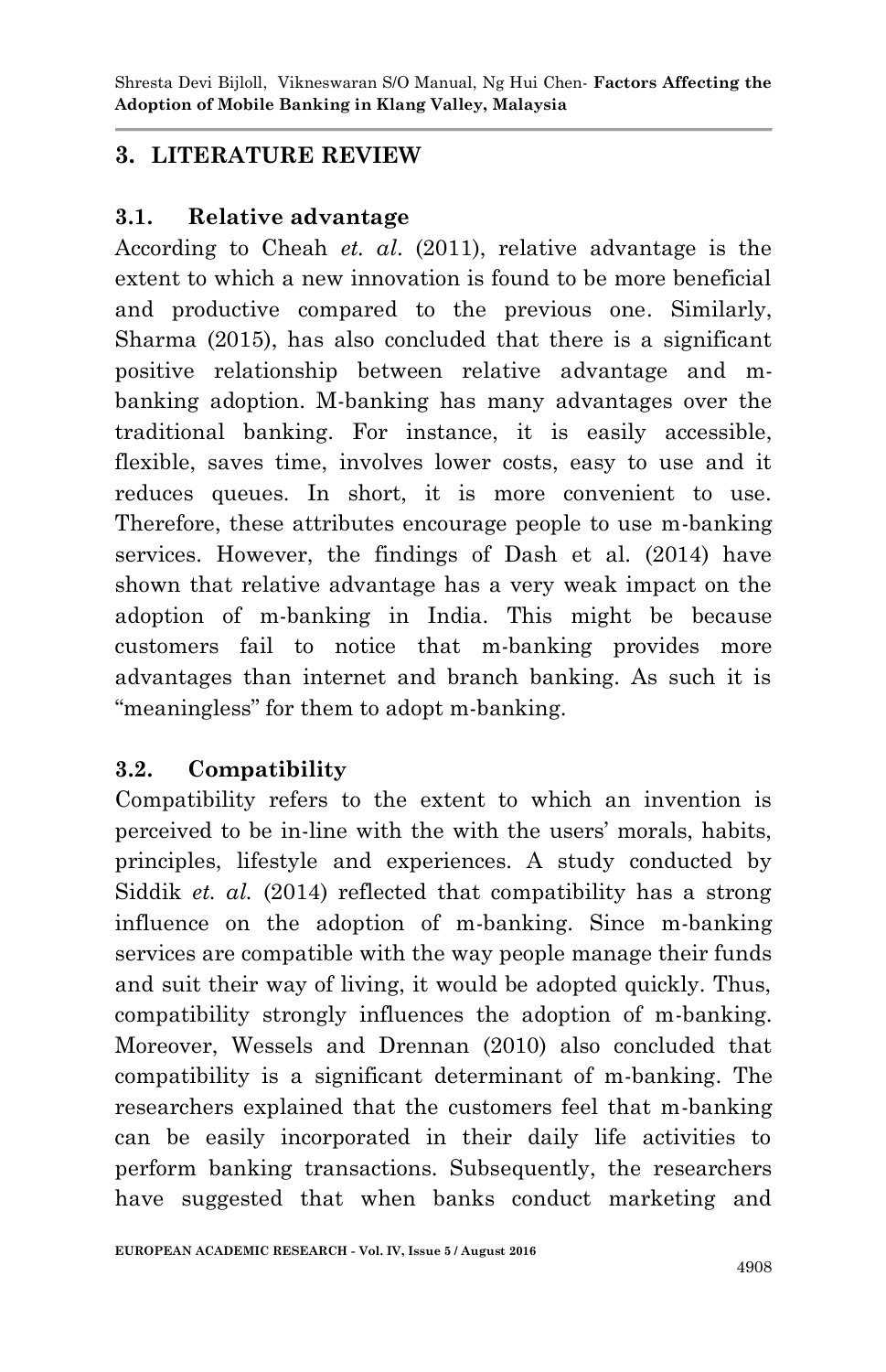educational activities, they should convince the potential customers about the advantages of m-banking, that m-banking is easy to use and is compatible with their lifestyle. Kahandawa and Wijayanayake (2014) have suggested that since compatibility strongly influences the adoption of m-banking, banks have to personalise the m-banking services according to the needs and lifestyle of the customers. However, a research by Mazhar *et. al.* (2014), has shown that compatibility has an insignificant impact on the adoption of m-banking in Pakistan. Cultural and technology differences between the different countries contribute to explain the difference in findings.

### **3.3. Observability**

According to Al-Jabri and Sohail (2012), observability refers to the extent to which the valuable uses of m-banking services can be perceived and communicated. If users can see the impact of m-banking transactions instantly, the latter will communicate the benefits to other people. This will improve people's knowledge concerning m-banking services and will encourage the adoption of m-banking services. Chen (2013) and Chung (2014) have also found that there is a positive relationship between the adoption of m-banking and observability. According to Chen (2013), the views of friends affect people's decision to adopt m-banking services. Chung (2014) has suggested that banks need to improve the observability of mbanking by partnering with mobile banking service providers to encourage retailers and companies to conduct banking transactions using smartphones. This will enhance the visibility and observability of the service. Additionally, trial periods would also allow customers to recognise and acknowledge the benefits of m-banking. This will also contribute to increase the observability of m-banking. On the other hand, Awwad and Ghadi (2010) and Kapoor, Dwivedi and Williams (2015) have found that observbility does not affect the adoption of m-banking. According to Awwad and Ghadi (2010),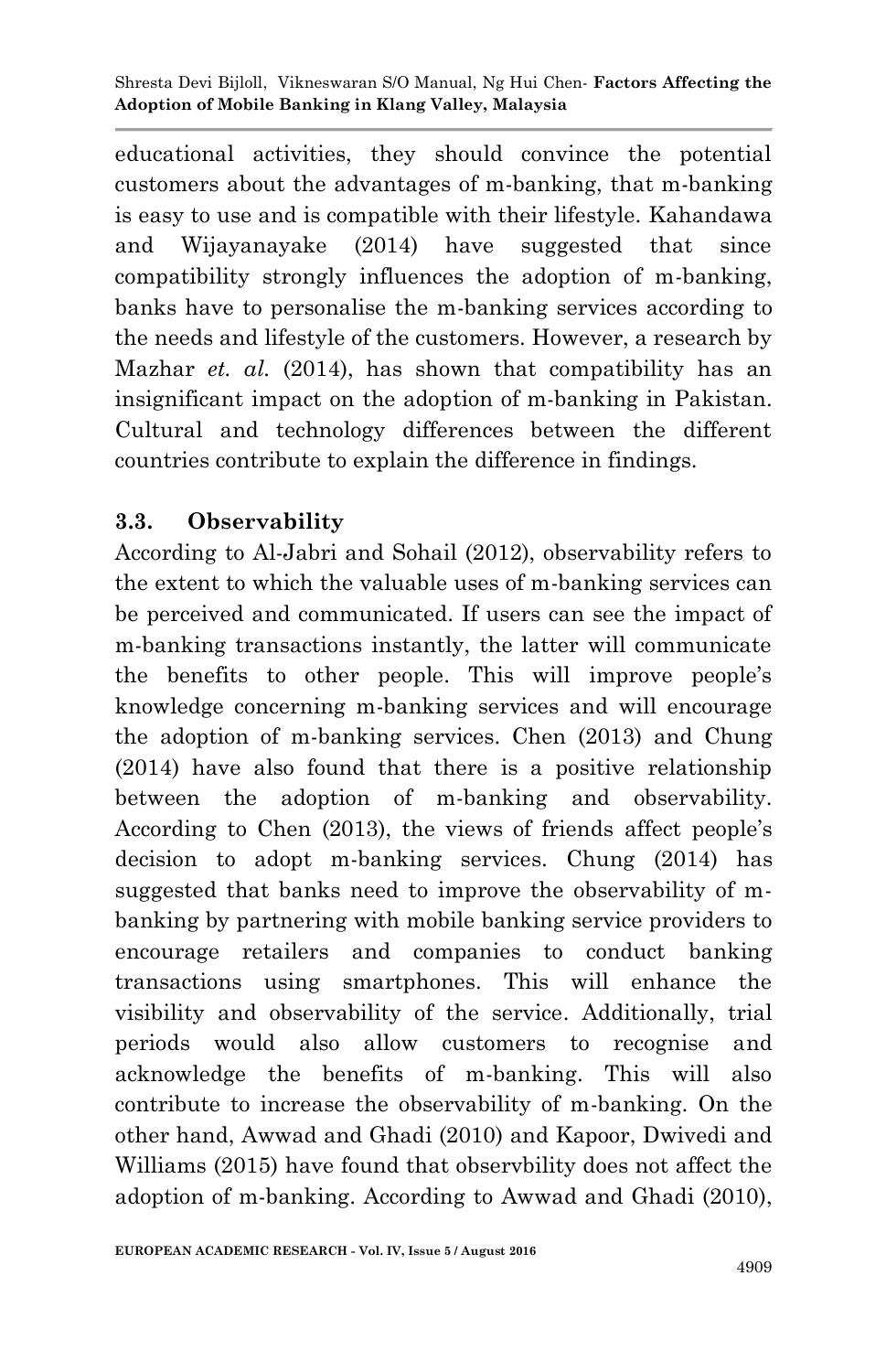this is so because it is difficult for people to see the transactions' results of m-banking users, who are reluctant to disclose the results of their financial transactions to other people. Kapoor, Dwivedi and Williams (2015) have explained that active users do not discuss the use and benefits of m-banking. In this case, observability will have a non-significant impact on the adoption of m-banking.

# **3.4. Trialability**

Trialability is the ability to test the new invention before it is adopted (Dr Jain, 2013). If given the chance to try m-banking services, the potential customers will be more at ease to accept it and will be more knowledgeable about how to use it. Therefore, the researcher, Dr Jain (2013), concluded that trialability has a significant influence on the adoption of mbanking. This can be explained by the fact that m-banking involves certain risks for customers and thus, the latter need to be aware about how to use m-banking services. After the trial, customers will be more comfortable with the m-banking services. Dash et al. (2014) and Kapoor, Dwivedi and Williams (2015) have also concluded that trialability positively impacts the adoption of m-banking. On the other hand, Al-Jabri and Sohail (2012) have found that trialability does not influence mbanking adoption. According to these researchers potential customers are less likely to be persuaded to adopt m-banking services and fail to perceive its advantages in the experimental period. Additionally, people believe m-banking services are helpful and involve lower risks. Subsequently, they do not see the need for the trial.

# **3.5. Complexity**

Muluk and Abale (2014) explained that complexity refers to the extent to which people believe that an invention is difficult to utilize and understand. Subsequently, if it is difficult to use mbanking, the adoption will be lower. The study has revealed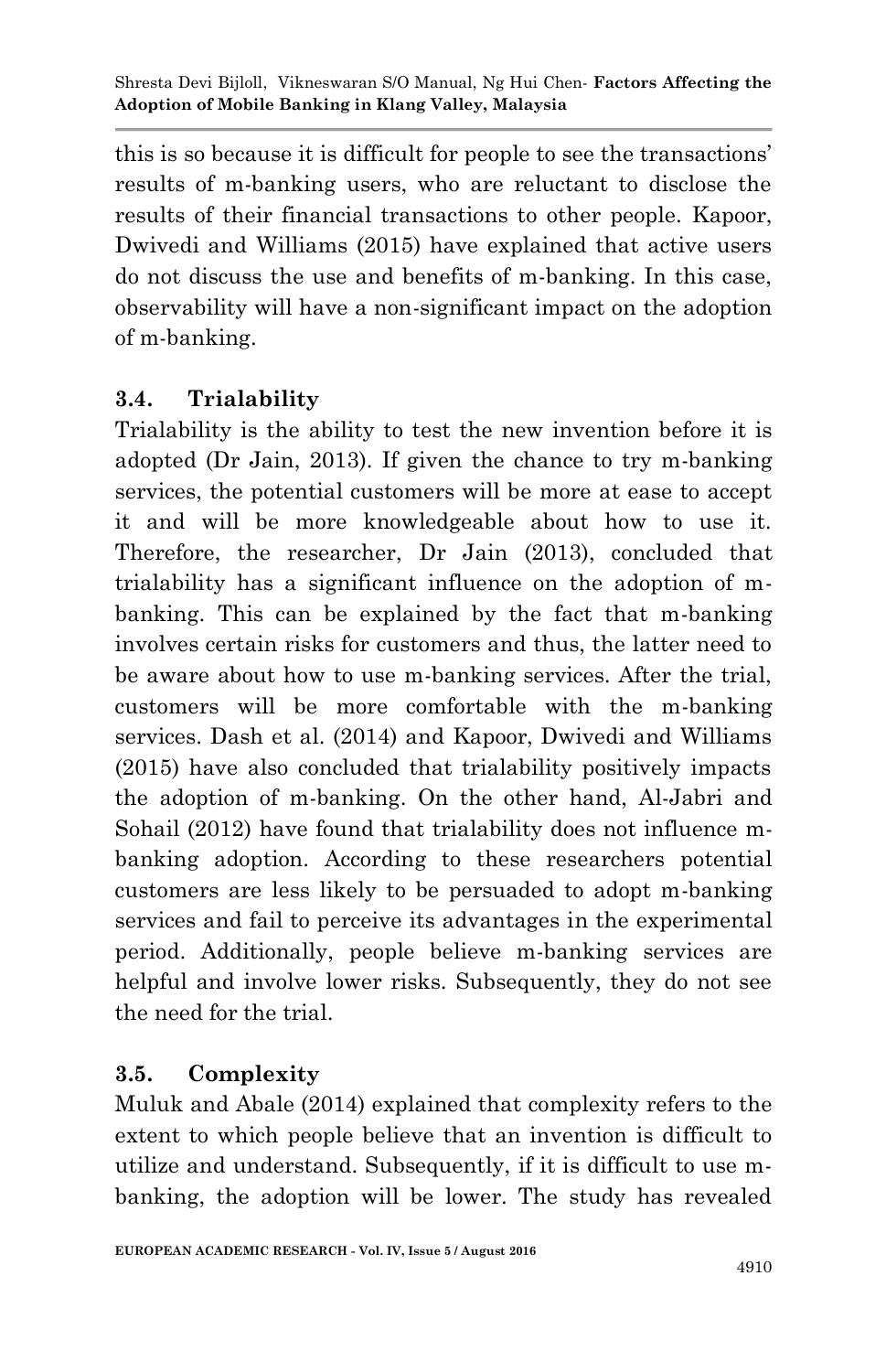that complexity has a strong negative impact on the adoption of m-banking as people find that it is difficult to use the new service and are hesitating to adopt it. Additionally, Cruz et. al. (2010) found that complexity is a major barrier in the adoption of m-banking and as such "its use is complicated" and "requires knowledge and learning". The researchers have suggested that banks need to educate and train people, especially elder ones, about how to use m-banking. Furthermore, Cheng, Lee and Lee (2014) have also reported that complexity is a barrier to the adoption of m-banking in China. According to the researchers, the authentication process of security is complex. Besides, according to Matthew (2014), customers have a negative image about the adoption of m-banking in their mind. They believe that m-banking is complex to operate and that it is difficult to setup the application. On the other hand, the researches of Al-Jabri and Sohail (2012), Ramdhony and Munien (2013) and Suoranta (2003) have reflected that complexity does not influence m-banking adoption. According to Ramdhony and Munien (2013), this is because users who are proficient in using mobile phones do not find it complex to use m-banking.

#### **3.6. Perceived risk**

Perceived risk includes risks and losses associated with mbanking. There are various types of risks that are related to this service, like, financial risks, performance risks, psychology risks and time risks. Kazi and Mannan (2013), Ndumba and Dr Mutari (2014) and Wessels and Drennan (2010) have found that there is a negative relationship between the adoption of mbanking and perceived risk. According to Kazi and Mannan (2013), customers believe that m-banking involves higher risks than traditional banking. For instance, there is the risk that PIN code would be lost and personal banking information would be hacked. As such people are discouraged to adopt m-banking. Ndumba and Dr Mutari (2014) have recommended that banks should increase the security of m-banking to prevent hacking,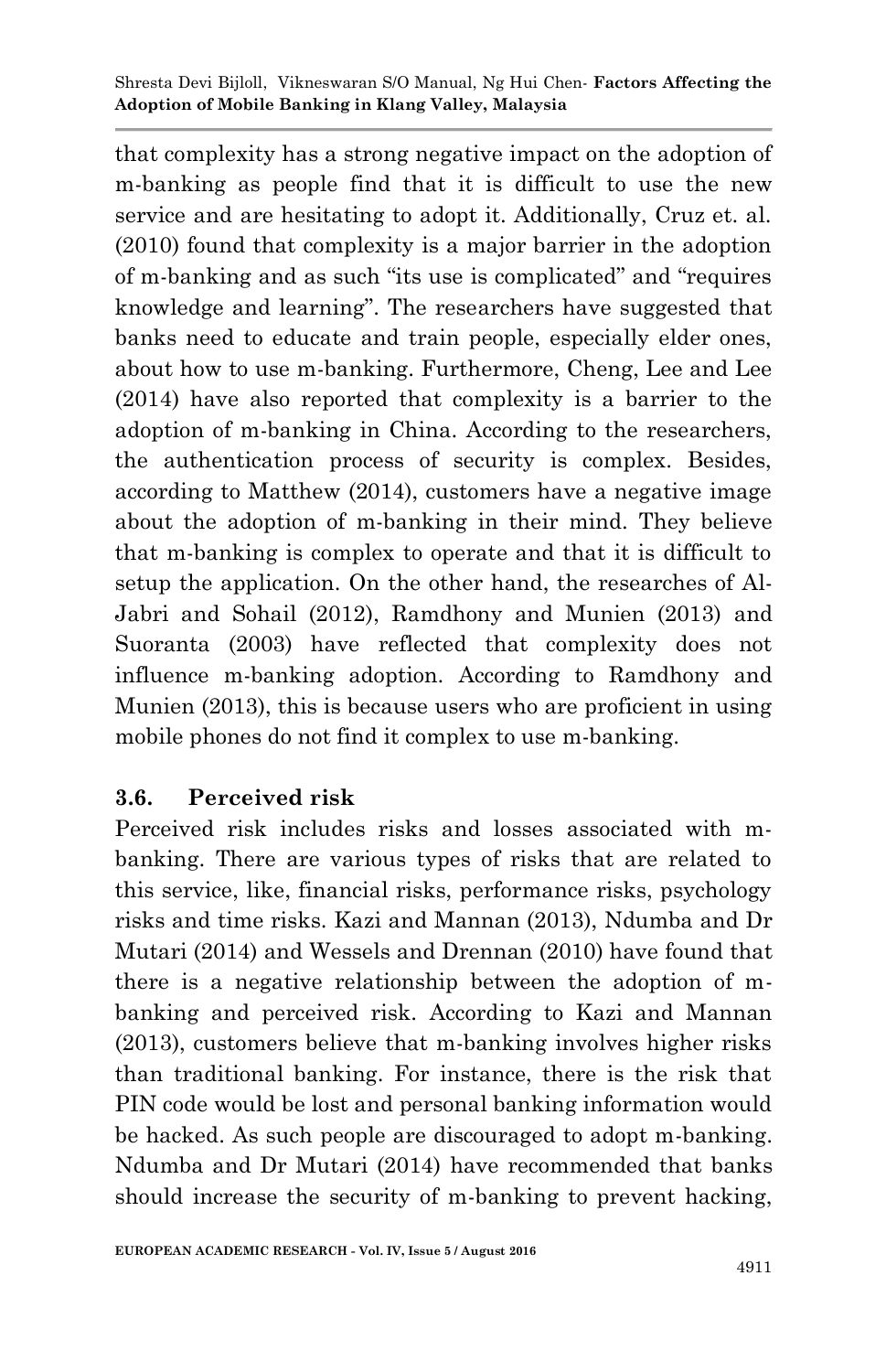reduce system failures and assure the customers that mbanking system is secured and is operating efficiently. Additionally, Wessels and Drennan (2010) have proposed that banks have to improve the m-banking system and provide instructions and security guidelines to improve customers' perception about the risks. Banks have to inform the public about their initiatives to reduce the perception of risk. Additionally, the m-banking system should include "customisable security settings". However, the study of Karma, Dr Ibrahim and Dr Ali (2014) and Suoranta (2003) contradicts the above findings. Suoranta (2003) has explained that the customers trust the m-banking services and they believe that m-banking is safe to use. This helps to explain the insignificant relationship between the adoption of m-banking and perceived risk.

### **4. HYPOTHESIS FORMULATION**

From the above literature review, the following hypotheses can be generated.

H1: There is a positive relationship between relative advantage and adoption of m-banking.

H2: There is a positive relationship between compatibility and adoption of m-banking.

H3: There is a positive relationship between observability and adoption of m-banking.

H4: There is a positive relationship between trialability and adoption of m-banking.

H5: There is a negative relationship between complexity and adoption of m-banking.

H6: There is a negative relationship between perceived risk and adoption of m-banking.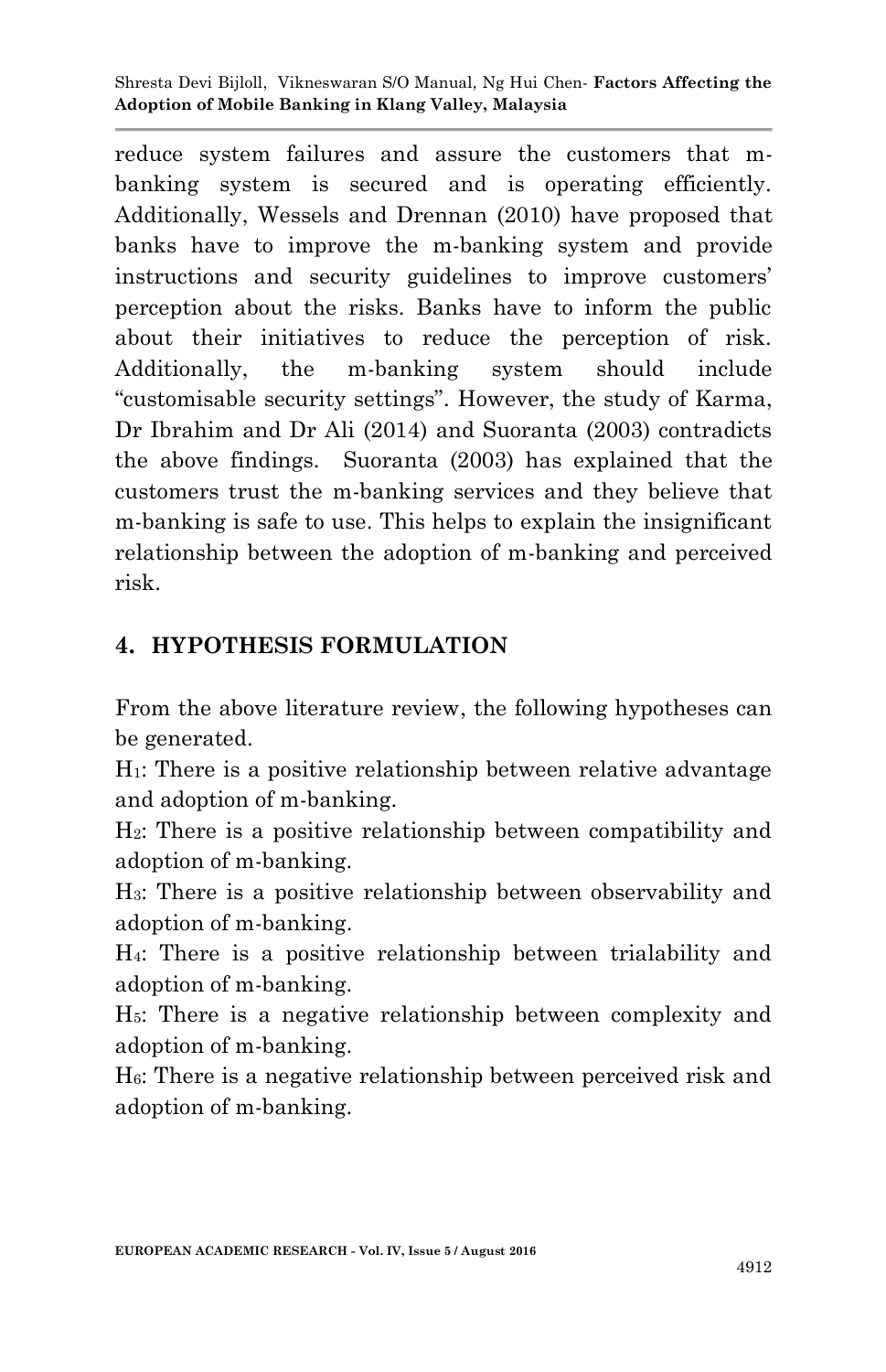### **5. METHODOLOGY**

This is a deductive research and the research design of Uma Sekaran is used. In this study, the DOI model of Rogers will be used as a theoretical framework to determine the adoption of m-banking among the customers in Klang Valley. Therefore, the independent variables will be relative advantage, complexity, trialability, compatibility, observability and perceived risk while the dependent variable will be the adoption of m-banking. This is a quantitative research whereby 136 questionnaires will be distributed in Klang Valley. The questionnaires consist of 27 close ended questions and the 5 point likert scale is utilised to answer the questions. Initially, a pre-test and pilot test will be conducted before the full distribution of the questionnaires. The sample respondents are chosen randomly. The SPSS software version 20 will be used to analyse the data collected. Reliability test, correlation and multi-regression will be performed.

# **6. DATA ANALYSIS**

Initially, a pre-test was conducted whereby 10 questionnaires were distributed to academicians, students and working people. It was found that the questions for the adoption of m-banking services were wrongly structured and the instructions were inappropriate. After the restructuration of the m-banking adoption questions, a pilot test was carried out before the full distribution of the questionnaires. 30 questionnaires were distributed to random people. All the 30 questionnaires were collected for the pilot test. From the data from the pilot test, the reliability test was conducted and the reliability is measures by the cronbach alpha coefficient (α). According to Kapoor, Dwivedi and Williams (2015), the reliability is low if  $\alpha \leq 0.5$ , the reliability is moderate/fair when  $0.5 < \alpha \leq 0.7$ , the reliability is high if  $0.7 < \alpha \leq 0.9$  and the reliability is excellent if  $\alpha > 0.9$ .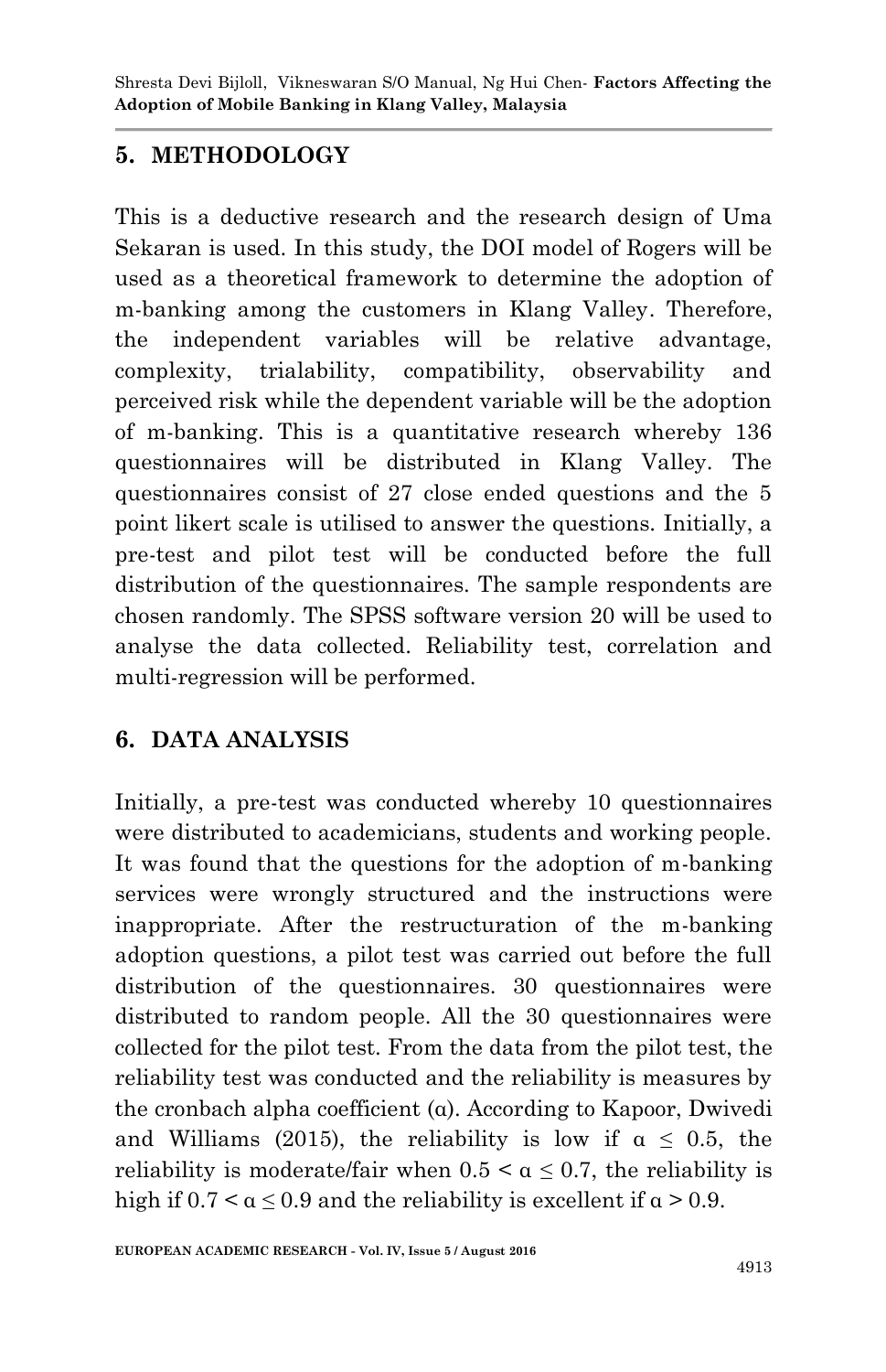It was found that the reliability coefficients for relative advantage, compatibility, oberservability, complexity, trialability and perceived risk are 0.909, 0.894, 0.502, 0.893, 0.904 and 0.876, respectively. It is interesting to note that adoption of m-banking has the highest reliability coefficient of 0.970. On the other hand, observaility has the lowest reliability coefficient of 0.502. Finally, the reliability coefficient for all the 21 items was found to be 0.797. Therefore, overall the questionnaire is reliable.

#### **7. DEMOGRAPHIC ANALYSIS**

Out of the 136 questionnaires distributed, 81 questionnaires were usable. The table below reflects the demographic analysis of the respondents.

|                |                          | Frequency | Percentage |
|----------------|--------------------------|-----------|------------|
| Gender         | Male                     | 38        | 46.9%      |
|                | Female                   | 43        | 53.1%      |
| Marital status | Single                   | 61        | 75.3%      |
|                | Married                  | 18        | 22.2%      |
|                | Divorced                 | 2         | $2.5\%$    |
|                | 19-24                    | 49        | 60.5%      |
|                | 25-35                    | 19        | 23.5%      |
| Age Group      | 36-45                    |           | 11.1%      |
|                | Above 45                 |           | 4.9%       |
|                | Below O level            |           | 8.6%       |
|                | A level                  | 12        | 14.8%      |
| Education      | Professional certificate | 3         | 3.7%       |
|                | Undergraduate Degree     | 46        | 56.8%      |
|                | Masters Degree           | 11        | 13.6%      |
|                | Doctorate                | 2         | 2.5%       |
| Occupation     | Employed                 | 27        | 33.3%      |
|                | Self-employed            | 4         | 4.9%       |
|                | Student                  | 50        | 61.7%      |
| Using          | $_{\rm Yes}$             | 39        | 48.1%      |
| M-banking      | No                       | 42        | 51.9%      |

**Table 1: Demographic analysis**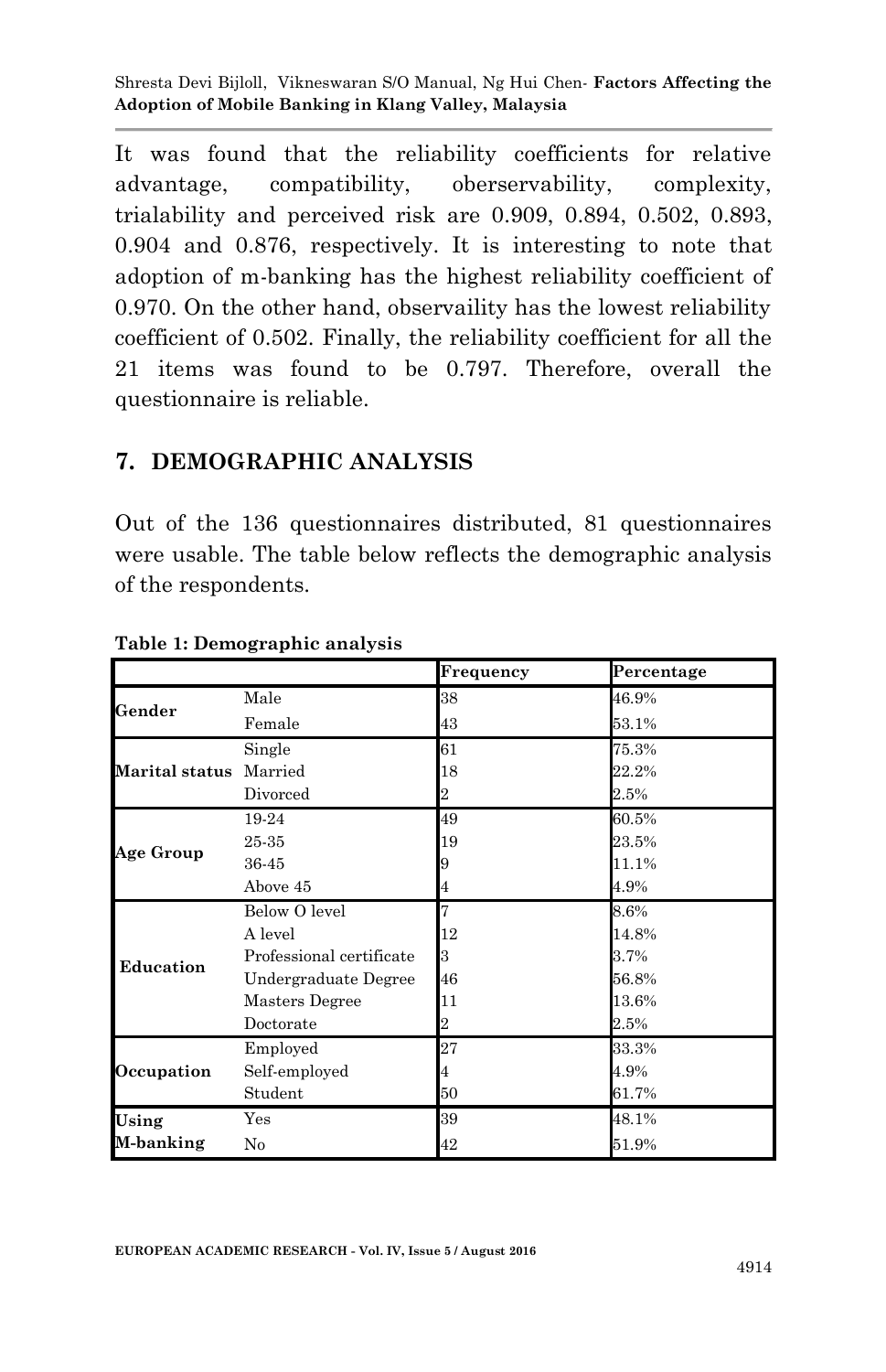### **8. PEARSON CORRELATION ANALYSIS**

In this study Pearson correlation is used to measure the association and direction of the relationship between the dependent and independent variables. The table below shows the correlation

|                | Mean    | Standard  | Correlation | Coefficient of    | Strength     | of       |
|----------------|---------|-----------|-------------|-------------------|--------------|----------|
|                |         | deviation | coefficient | determination     | relationship |          |
|                |         |           | (r)         | (R <sup>2</sup> ) |              |          |
| Relative       | 16.9506 | 2.88488   | 0.581       | 0.3376            | moderate     | positive |
| advantage      |         |           |             |                   | relationship |          |
| Compatibility  | 15.7901 | 3.11735   | 0.655       | 0.4290            | strong       | positive |
|                |         |           |             |                   | relationship |          |
| Observability  | 7.8148  | 1.50093   | 0.393       | 0.1544            | weak         | positive |
|                |         |           |             |                   | relationship |          |
| Trialability   | 8.3086  | 3.41556   | 0.323       | 0.1043            | weak         | positive |
|                |         |           |             |                   | relationship |          |
| Complexity     | 7.4815  | 1.57410   | $-0.367$    | 0.1347            | Weak         | negative |
|                |         |           |             |                   | relationship |          |
| Perceived risk | 10.6173 | 3.19597   | $-0.366$    | 0.1340            | Weak         | negative |
|                |         |           |             |                   | relationship |          |

**Table 2: Pearson Correlation analysis**

### **9. MULTI-REGRESSION ANALYSIS**

Multiple regression analysis is used to determine whether there is a significant relationship between the dependent and independent variables. In this study the significance level of 5% is used to test the hypotheses.

In this study, R is 0.772. This infers that there is a strong relationship between the dependent and independent variables.  $\mathbb{R}^2$  is 0.596. This means 59.60% of the variability in the adoption of m-banking can be explained by the independent variables. In the ANOVA table, the p-value (Significance) is 0.000 which is less than 0.05. This implies that the model is "statistically significant".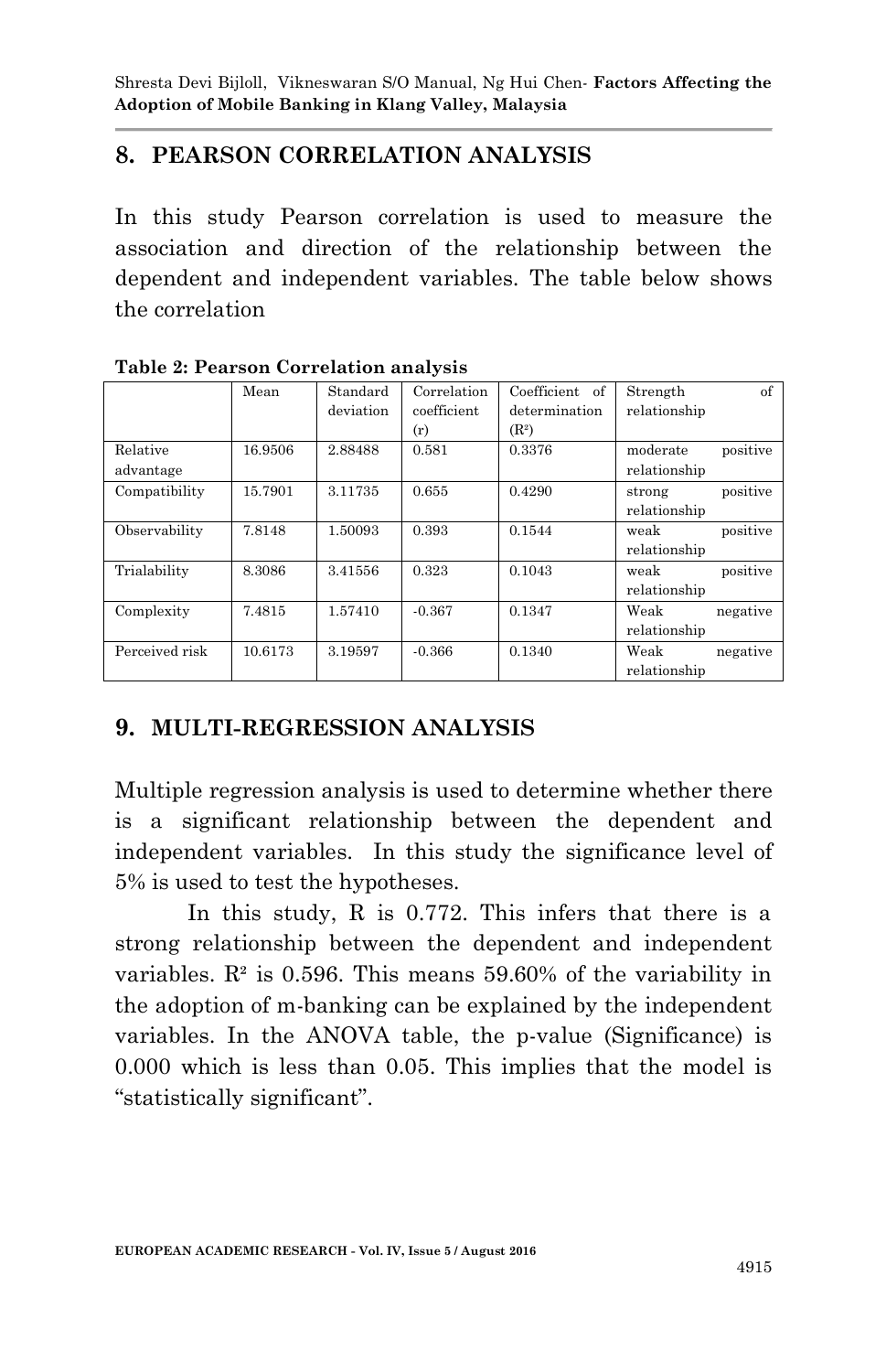|                               | Unstandardized<br>Coefficients |               | Standardized<br>Coefficients | T        | Sig. | p-value                  |
|-------------------------------|--------------------------------|---------------|------------------------------|----------|------|--------------------------|
|                               | Beta                           | Std.<br>Error | Beta                         |          |      |                          |
| (Constant)                    | 1.92                           | 1.86          |                              | 1.032    | .305 |                          |
| Relative Advantage<br>$(X_1)$ | .224                           | .084          | .257                         | 2.656    | .010 | $< 0.05$ (significant)   |
| Compatibility $(X_2)$         | .284                           | .081          | .351                         | 3.504    | .001 | $< 0.05$ (significant)   |
| Observability $(X_3)$         | .321                           | .132          | .191                         | 2.427    | .018 | $< 0.05$ (significant)   |
| Trialability $(X_4)$          | .192                           | .128          | .120                         | 1.498    | .138 | >0.05<br>(insignificant) |
| Complexity $(X_5)$            | $-.091$                        | .059          | $-.124$                      | $-1.543$ | .127 | >0.05<br>(insignificant) |
| Perceived Risk $(X_6)$        | $-.125$                        | .066          | $-.158$                      | $-1.902$ | .061 | >0.05<br>(insignificant) |

**Table 3: Multi-regression analysis**

From the above table, it can be seen that the coefficient (beta) for relative advantage, compatibility, observability, complexity, trialability and perceived risk are 0.224, 0.284, 0.321, -0.091, 0.192 and -0.125, respectively. It is interesting to note that observability has the highest beta value of 0.321. It can be said that observability is the most significant factor affecting the adoption of m-banking compared to the other independent variables.

In this research, the regression equation is:

$$
Y = 1.92 + 0.224 X_1 + 0.284 X_2 + 0.321 X_3 + 0.192 X_4 - 0.01 X_5 - 0.125 X_6 + e
$$

Since the p-value of relative advantage, compatibility and observability is less than 0.05, it implies that relative advantage, compatibility and observability are significant determinants of m-banking. On the other hand, trialability, complexity and perceived risks were found to be insignificant factors as the p-value is more than 0.05.

#### **10.DISCUSSION OF FINDINGS**

From the data analysis, it has been found that relative advantage, compatibility and observability are significant determinants of m-banking.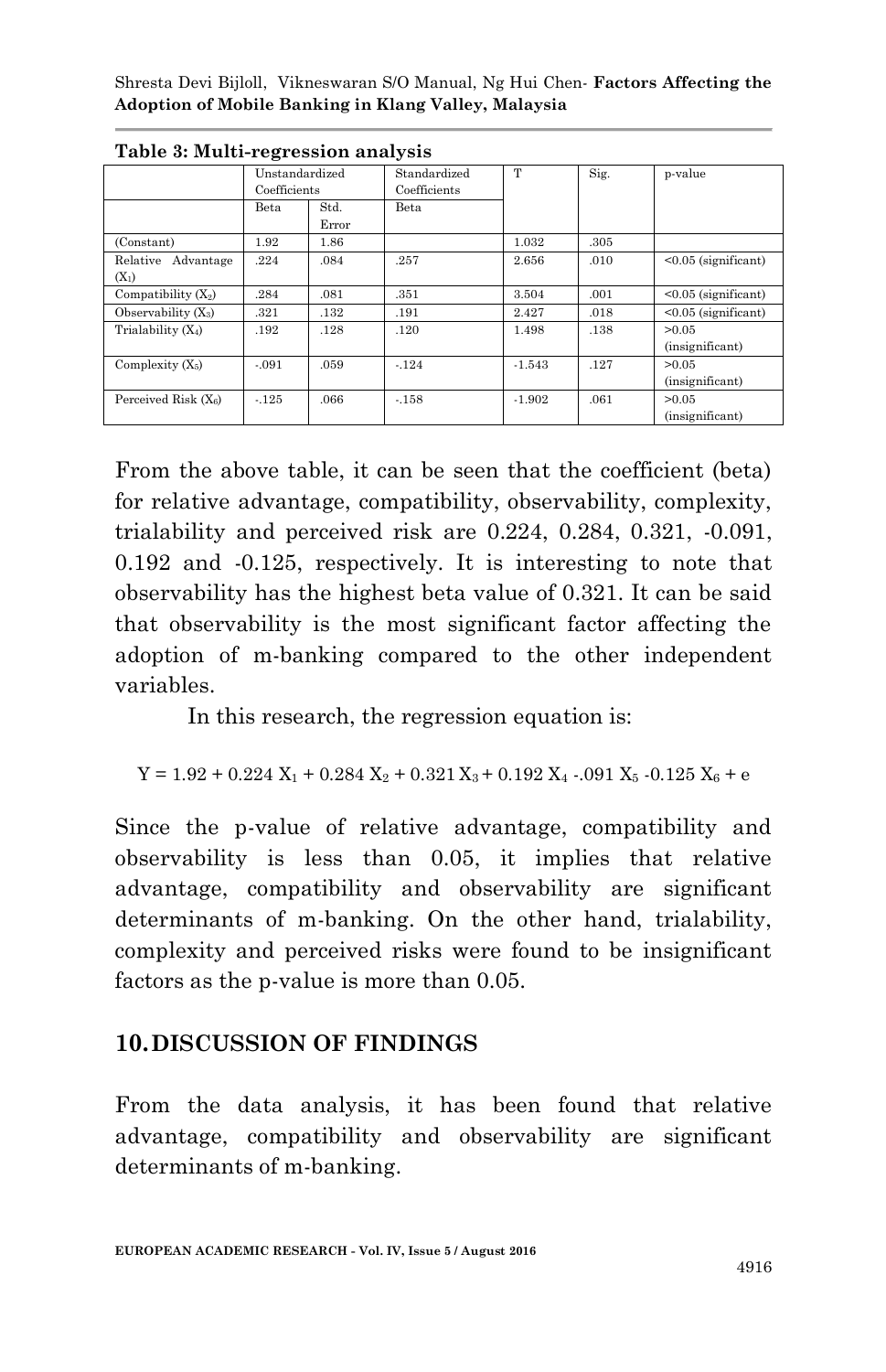The most significant determinant of m-banking in this study is observability. This finding can be explained by the fact that banks are taking a lot of measures to improve the security of mbanking transactions and they are also informing the public about the measures that are being taken. Additionally, it is also possible that the current users are communicating the benefits of m-banking to their peers who are not using m-banking services. All this improves the visibility of m-banking in the eyes of the non-users and improves the adoption of m-banking. This finding is supported by Al-jabri & Sohail (2012) and Suoranta (2003).

The second significant factor is compatibility. Muluk and Abale (2014), Domeher, Frimpong and Appiah (2014), Mian and Rizwan (2013) and Hanafizadeh et al. (2012) have also concluded that compatibility has a significant influence over the adoption of m-banking. This can be explained by the fact that the usage of smartphones is very high in Malaysia. As per the survey of On Device Research in 2014, the penetration rate of smartphones in Malaysia is 140% and World Bank has said that Malaysia has the highest mobile penetration rate in the world (Business Circle, 2014). This suggests that people are comfortable with the use of smartphones and it is easier to incorporate the use of m-banking services in their daily life. However, the findings of Mazhar et al. (2014) contradict the above findings.

The third significant determinant of m-banking is relative advantage. M-banking is rapid, ubiquitous, convenient, less costly and efficient. Additionally, m-banking services reduce the waiting queues at ATMs and in front of the banks. All this contributes to improve the convenience, effectiveness and efficiency of m-banking. Ayodele et al. (2013), Tanakinjal et al. (2010), Sharma (2015), Dr Khraim, Shoubaki and Khraim (2011) and Ndumba & Dr Mutari (2014) have concluded that relative advantage is a significant determinant of m-banking. These previous studies have found that m-banking is more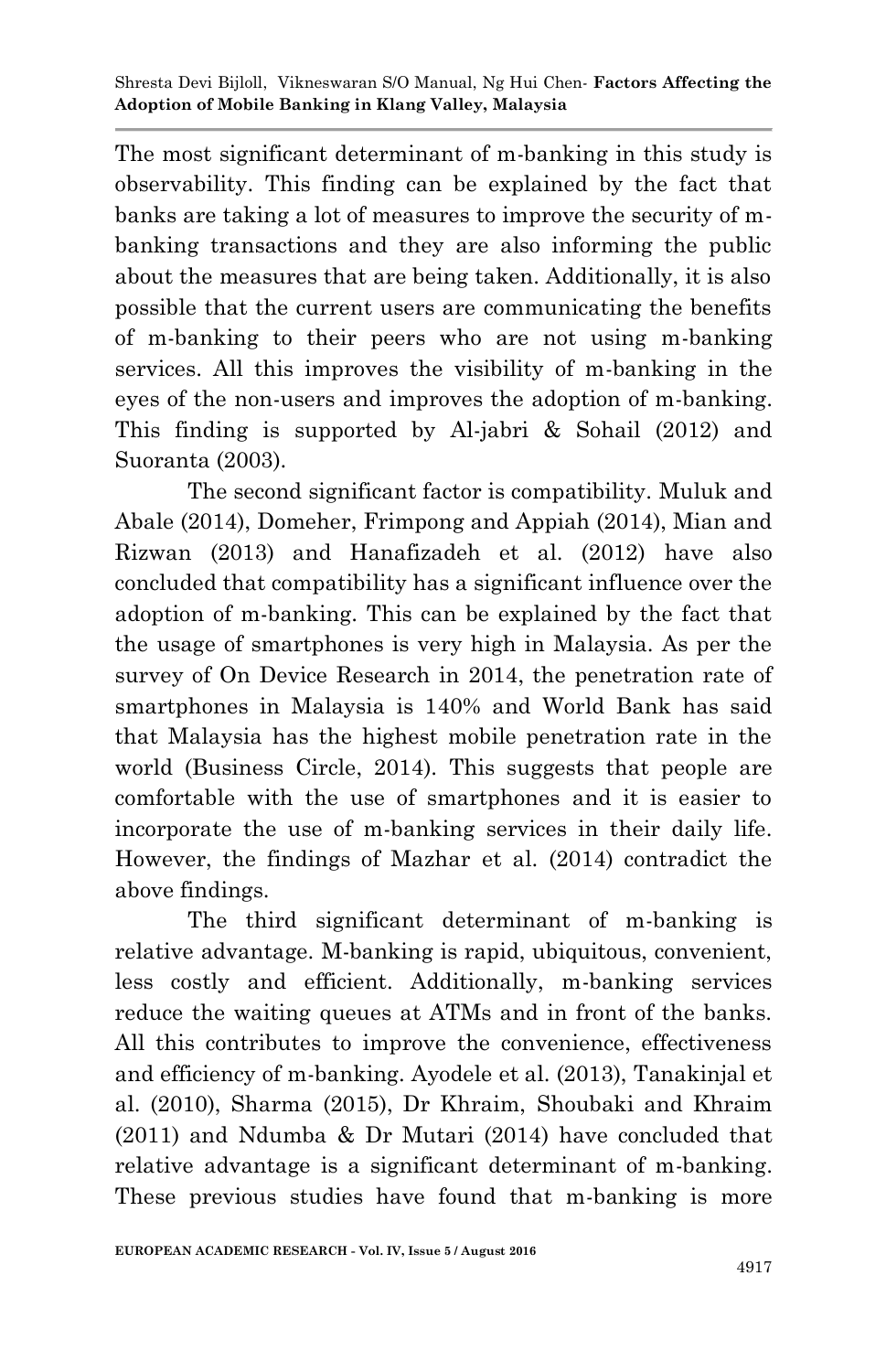rapid, simplifies banking transactions, enhances the service performance and improves the service efficiency.

On the other hand, it has been found that trialability, complexity and perceived risk do not influence the adoption of m-banking.

In this research, it has been found that trialability does not have a positive impact on the adoption of m-banking. This might be because the usage of smartphone is high in Malaysia and that the sample respondents find that it is not complex to use m-banking services. Subsequently, the respondents feel that they do not require a trial. This result is consistent with that of Al-Jabri & Sohail (2012) but contradicts the findings of Chen (2013), Audi (2016), Muluk and Abale (2014), Odumeru (2013), Echchabi and Hassanuddeen (2013), Yunus (2010) and Kapoor, Dwivedi and Williams (2015). According to Chen (2013), since m-banking is risky, the customers have to try using m-banking on a trial basis to better understand how to use this service. Additionally, Kapoor, Dwivedi and Williams (2015), explained that since the trial period is free of charge and there is no binding contracts between the banks and the customers for the trial, customers are willing to try the new facility and can easily perceive the benefits of using this service.

Moreover, it has also been concluded that there is an insignificant relationship between complexity and the adoption of m-banking. This can be justified by the fact that the usage rate of smartphone in Malaysia is high. Subsequently, since people are well used to smartphones, they do not find that conducting banking services using phones is frustrating and requires mental effort and technical skills. This result is consistent with that of Al-Jabri & Sohail (2012) and Luarn and Lin (2005). According to Luarn and Lin (2005), this might be because the majority of the respondents are early adopters and innovators who like to try to new technologies and they are already used to the m-banking technology. Subsequently, such users do not find that it is complex to use m-banking. The above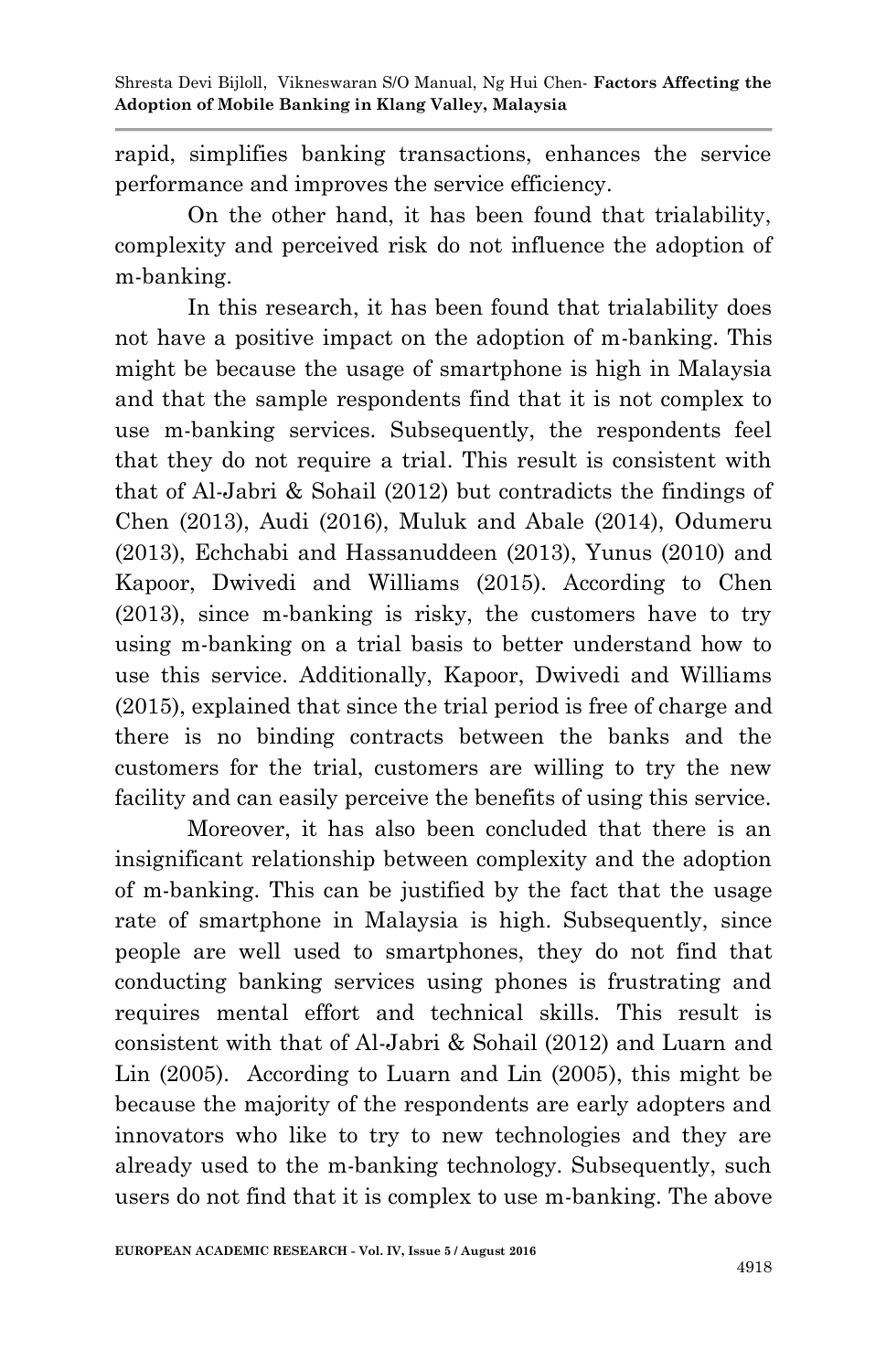findings are consistent with that of Awwad and Ghadi (2010), Muluk and Abale (2014), Kumari (2015) and Dr Khraim, Shoubaki and Khraim (2011)

The last insignificant determinant of m-banking is perceived risk, which is line in with the results of Makongoro (2014), AlSoufi and Ali (2014), Karma, Dr Ibrahim and Dr Ali (2014), Belousova and Chichkanov (2015) and Ismail and Masinge (2011). This might be due to the fact that the local banks are taking new initiatives to improve the security of mbanking. For instance, Maybank is the first bank in Malaysia to introduce biometric identification measures to secure the mbanking transactions and it is providing customers with regular advices (Maybank, 2016). This finding is different from the conclusions of Malhotra (2011), Oluoch et al. (2012), Wessels & Drennan (2010), Cheah *et al*. (2011), Chen (2013), Kahandawa & Wijayanayake (2014), Ndumba and Dr Mutari (2014) and Siddik *et al*. (2014).

### **11.IMPLICATIONS**

This study will have various implications for the local banks and for the government. Besides, there are also theoretical implications.

### **11.1. Implications for banks.**

Banks should take additional measures to increase the adoption of m-banking. Nowadays, fintech firms are making use of new technologies to offer banking and financial services and banks are losing their customers to the fintech firms. By improving the m-banking services provided, banks will be able to retain some of their customers and this will allow them to better compete with the fintech firms. Besides, when the adoption of m-banking is high, the banks can reduce their operating expenses on traditional branch banking and provide better services to the customers. There are various measures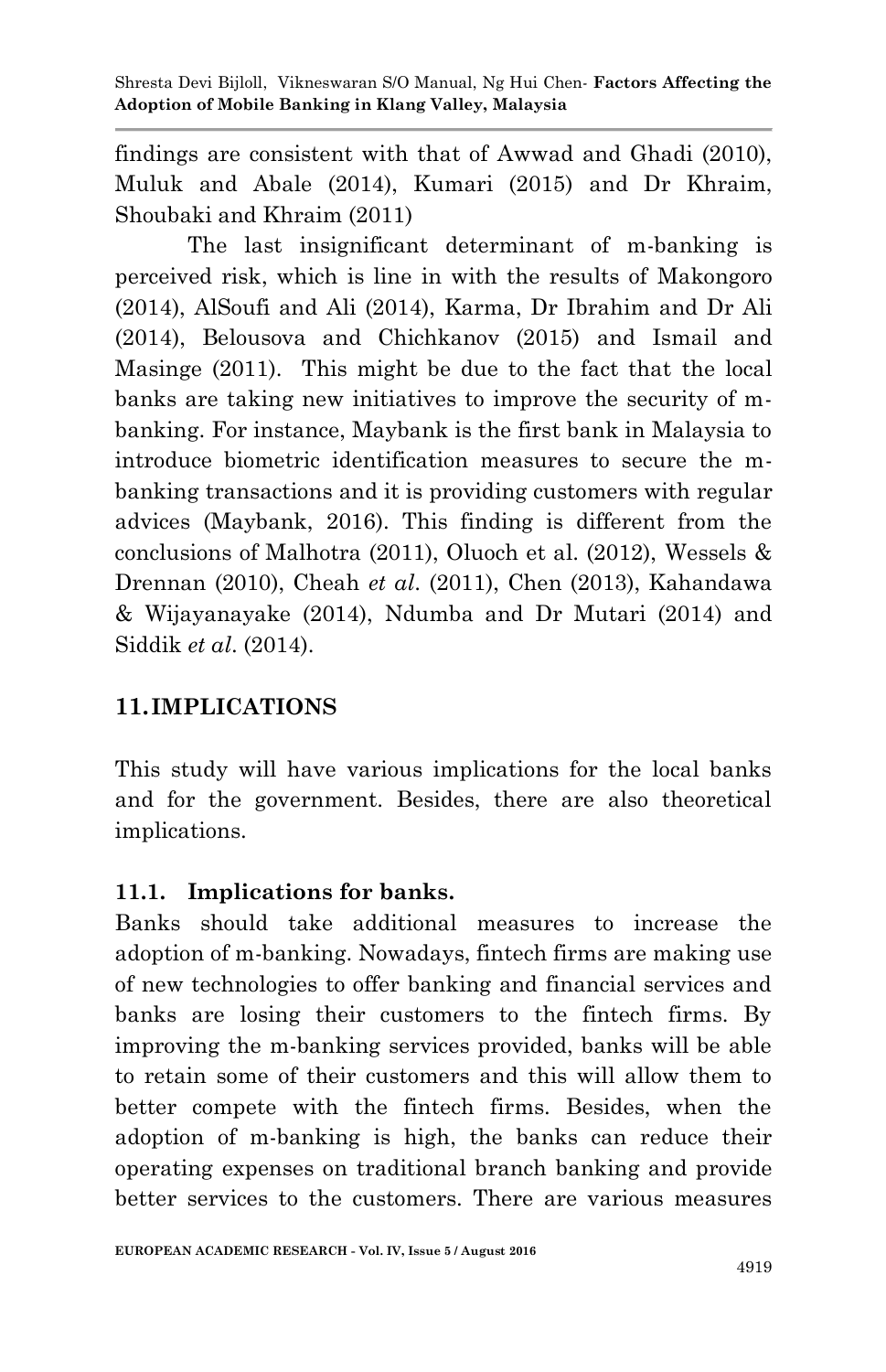that the banks can take to enhance the adoption of m-banking. In the first place, since relative advantage is a significant determinant, banks have to conduct marketing activities to reflect how the full use of this facility will enhance their daily life and their banking experience. The banks should conduct educational and marketing activities on the social media to attract youngsters like Facebook and Twitter. Banks can also conduct educational campaigns at the universities to inform the young generation about the new services and features of mbanking. In the second place, banks should try to customise the m-banking services according to the preferences, lifestyle, working styles and needs of the customers and offer those mbanking services that are most suitable to the customers to improve compatibility.

### **11.2. Implications for the central bank, government and regulators.**

Besides the local banks, the central bank also have an important role to play in encouraging the adoption of mbanking. For the successful adoption of m-banking and a successful cashless economy, proper and sufficient infrastructure, regulations, collaboration among the banks and with the government and support from the government are very important. The government must motivate the private sector to invest in the m-banking services and encourage them to build the necessary infrastructure, like strong internet/WIFI connection. The regulatory bodies should also implement laws and regulations to secure the services and to punish the wrongdoers. At the same time, banks should be encouraged to develop new and creative innovations. The central bank has to make sure that the system of protection are being implemented effectively and that the payment systems are effective. The government has to encourage the customers to conduct international remittances using m-banking services. After the stage has been set and the foundation has been built, big data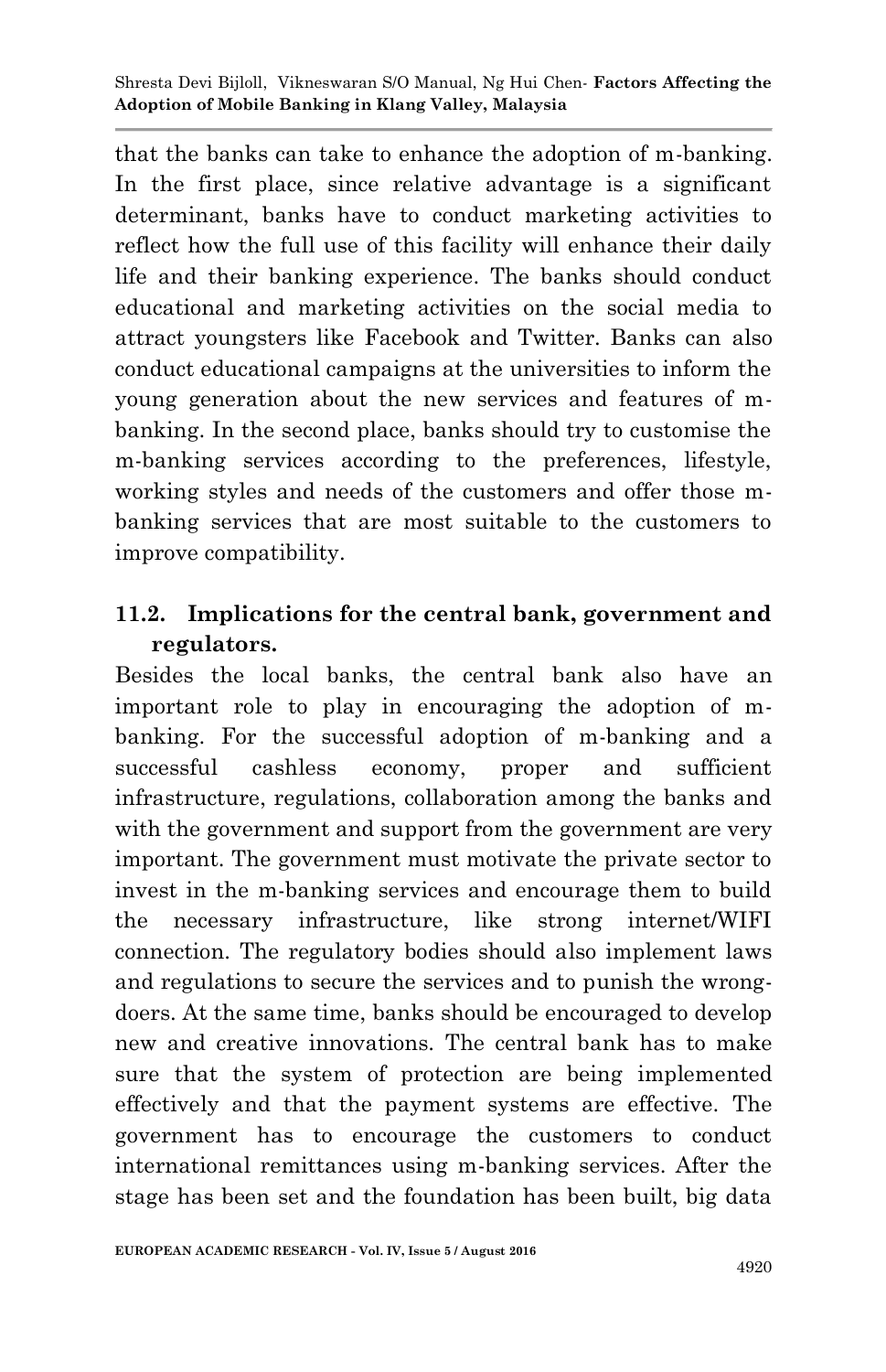can be used to further improve the m-banking services. This will allow banks and regulators to better understand the needs and preferences of customers and to develop better services.

### **12.CONCLUSION**

It has been found that relative advantage, observability and compatibility are significant determinants of m-banking in Klang, Valley. On the other hand, the study has shown that trialability, complexity and perceived risks are insignificant factors. This study has certain limitations. The sample size of this study is small. Future researchers have to conduct future studies on a larger scale. Besides, a limited number of factors have been considered in this study. Subsequently, future researchers have consider more factors like perceived ease of use, perceived costs, trust, personal innovativeness and perceived credibility among other factors.

#### **Acknowledgement**

Upon the successful completion of this chef-d'oeuvre, I would like to express my sincere and deep gratitude to my supervisor, Miss Ng Hui Chen and my advisor, Mr Vikneswaran S/O Manual. Besides, I would also like to thank my parents and brothers for their encouragement, support and help. Without the support of these people, I would not have been able to complete this research. Lastly, I want to thank Asia Pacific University and Staffordshire University for giving me the opportunity to conduct this research.

#### **REFERENCES**

[1] Al-Jabri, I. M. and Sohail, M. S. (2012). Mobile Banking Adoption: Application of Diffusion of Innovation Theory. *Journal of Electronic Commerce Research.* Vol. 13(4). p. 379- 391.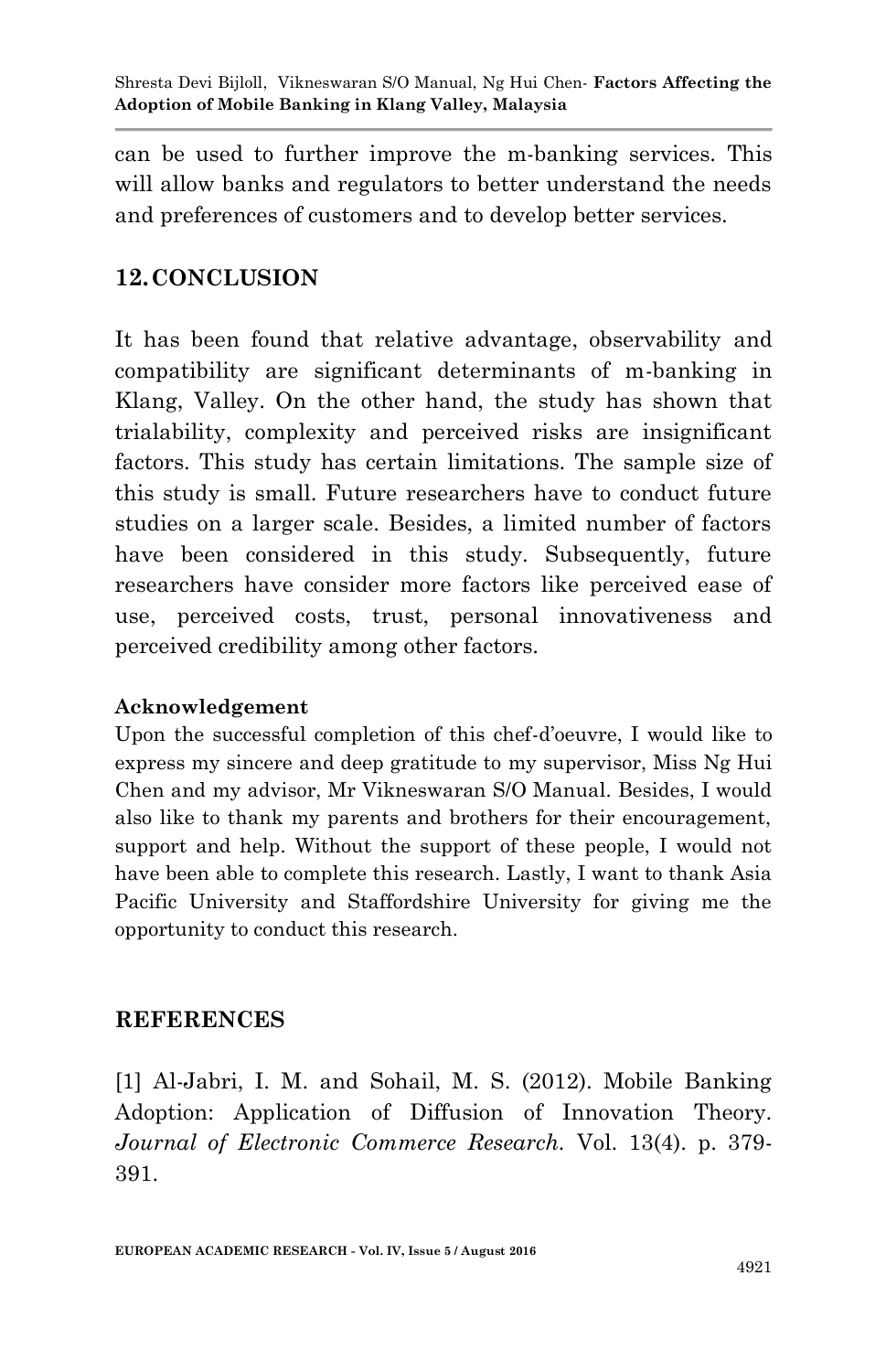[2] AlSoufi, A. and Ali, H. (2014). Customers' Perception of M-Banking Adoption in Kingdom of Bahrain: An Empirical Assessment of an Extended TAM Model. *International Journal of Managing Information Technology.* Vol. 6(No.1). pp. 1-13.

[3] Audi, M. F, Wahbi, M., Abdallah, S. and Kassem, L. (2016). Adoption of Mobile Banking Applications in Lebanon. *Journal of Internet Banking and Commerce,* Vol. 21(No.1), pp. 1-15

[4] Awwad, M. S. and Ghadi, M. Y (2010). Investigation of Factors Influencing the Intention to Adopt Mobile Banking Services in Jordan. *Administrative Sciences,* Vol. 37(No. 2), pp. 545- 556.

[5] Ayodele,A., Esther, A., Ayo C. K. and Adebiyi, M. O. (2013). An Empirical Investigation of the Level of Adoption of Mobile Payment in Nigeria. *African Journal of Computing & ICT ,* Vol 6. (No. 1), pp. 197-207.

[6] Bank Negara Malaysia (2015). *Internet banking and mobile banking subscribers.* [Online]. Available from: [http://www.bnm.gov.my/payment/statistics/pdf/04\\_internet\\_ban](http://www.bnm.gov.my/payment/statistics/pdf/04_internet_banking.pdf) [king.pdf.](http://www.bnm.gov.my/payment/statistics/pdf/04_internet_banking.pdf) [Accessed on 19/4/2016]

[7] Bannister, D. (2014). *Celent sees strong global growth in bank IT spending*. [Online]. Available from: [http://www.bankingtech.com/202221/celent-sees-strong-global](http://www.bankingtech.com/202221/celent-sees-strong-global-growth-in-bank-itspending/)[growth-in-bank-itspending/.](http://www.bankingtech.com/202221/celent-sees-strong-global-growth-in-bank-itspending/) [Accessed on 19/4/2015].

[8] Belousova, V. and Chichkanov, N. (2015). *Mobile Banking Adoption in Russia: What Incentives Matter? National Research University Higher School of Economics ,* pp. 1-24

[9] Business Circle, (2014). *Malaysia leads the world in smartphone usage.* [Online]. Available at: [http://www.businesscircle.com.my/malaysia-leads-world](http://www.businesscircle.com.my/malaysia-leads-world-smartphone-usage/)[smartphone-usage/.](http://www.businesscircle.com.my/malaysia-leads-world-smartphone-usage/) [Accessed 31 05 2016].

[10] Chen, C. (2013). Perceived risk, usage frequency of mobile banking services. *Managing Service Quality: An International Journal.* Vol. 23(No.5). pp. 410 - 436.

[11] Cheah, C. M, Teo, A. C., Sim, J., Oon, K. H., and Boon I. (2011). Factors Affecting Malaysian Mobile Banking Adoption: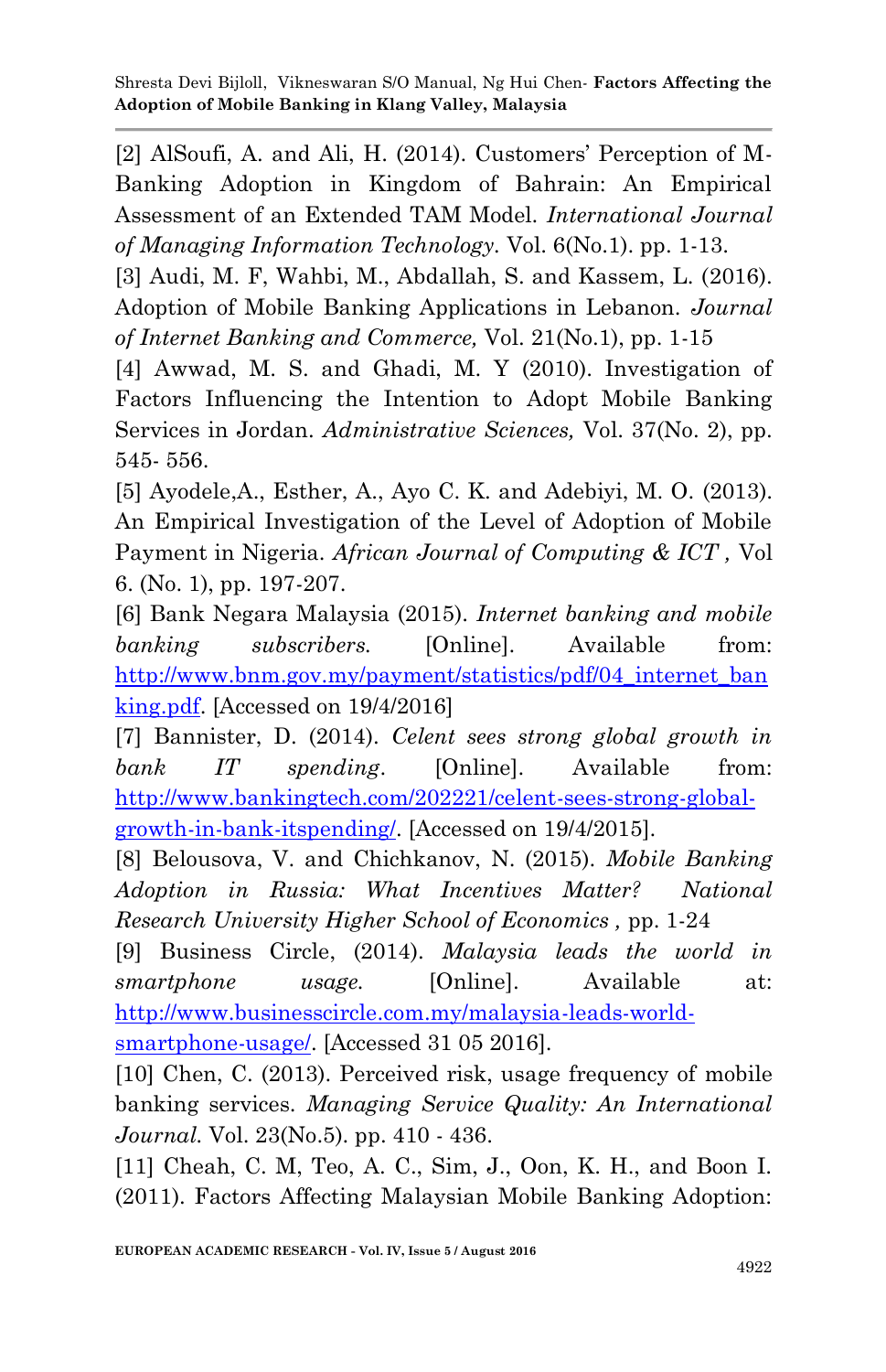An Empirical Analysis. *International Journal of Network and Mobile Technologies,* Vol. 2 (Issue 3), pp. 149-160.

[12] Cheng, S., Lee, S. J.1 and Lee, K. R. (2014). User Resistance of Mobile Banking in China: Focus on Perceived risk. *International Journal of Security and Its Applications,*  Vol.8( No.2), pp.167-172

[13] Cruz, P., Neto, L. B. F., Munoz-Gallego, P. and Laukkanen, T. (2010). Mobile banking rollout in emerging markets: evidence from Brazil. *International Journal of Bank Marketing.*  Vol. 28(No.5). pp. 342 - 371.

[14] Dash, M., Bhusan, P., B and Samal, S. (2014). Determinants of Customers' Adoption of Mobile Banking: An Empirical Study by Integrating Diffusion of Innovation with Attitude. *Journal of Internet Banking and Commerce.* Vol. 19(No.3), pp. 1-21

[15] Domeher, D., Frimpong, J. M. and Appiah, T. (2014). Adoption of financial innovation in the Ghanaian banking industry. *African Review of Economics and Finance ,* Vol. 6 (No. 2), pp. 88–114,

[16] Dr Jain, Y. (2013). Mobile Banking: A Study on Adoption & Challenges in Southern Rajasthan, India. *International Journal of Innovative Research & Development.* Vol. 2(No.4), pp. 902- 912

[17] Dr Khraim, H. S., Dr Shoubaki, Y. E. A. and Dr Khraim, A. S. (2011). Factors Affecting Jordanian Consumers' Adoption of Mobile Banking Services. *International Journal of Business and Social Science.* Vol. 2(No.20). pp. 96-105.

[18] Echchabi A. and Hassanuddeen, A. A., (2013). An Empirical Survey on the Prospects of Mobile Money in Morocco. *Studies in Business and Economics,* Vol 8(No.1). pp. 46-54.

[19] Hanafizadeh, P., Behboudi, M., Koshksaray, A. A., and Tabar, M. J. S. (2014) . Mobile-banking adoption by Iranian bank clients. *Telematics and Informatics ,* Vol. 31, pp. 62–78.

[20] Ismail, T. and Masinge, K. (2011). *Mobile Banking: Innovation for the Poor*. [Online]. Available at: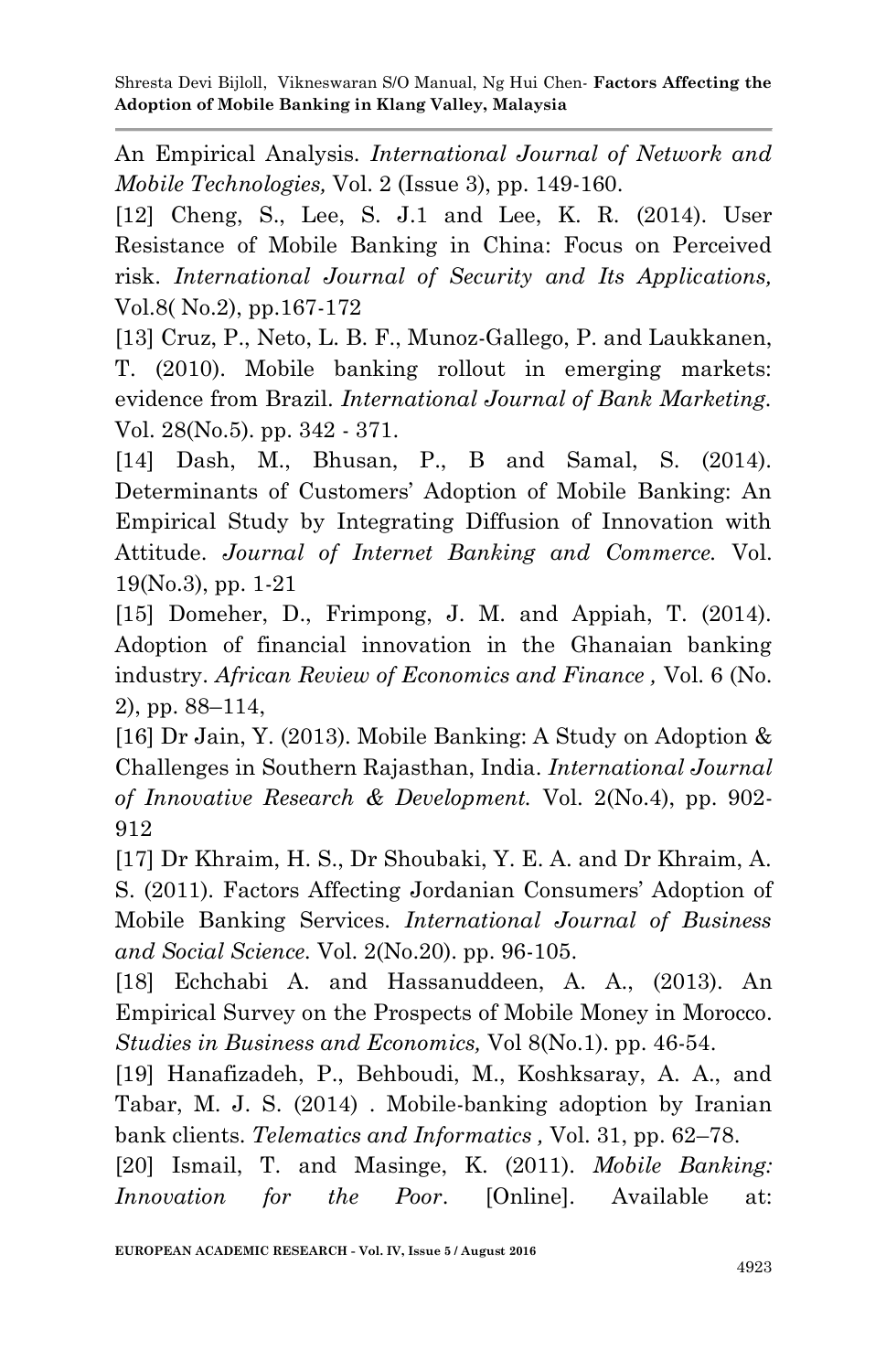[http://repository.up.ac.za/dspace/bitstream/handle/2263/21394/I](http://repository.up.ac.za/dspace/bitstream/handle/2263/21394/Ismail_Mobile(2012).pdf?sequen) smail Mobile(2012).pdf?sequence=1&isAllowed=y. [Accessed: 30 05 2016].

[21] Kahandawa, K and Wijayanayake, J. (2014). Impact of Mobile Banking Services on Customer Satisfaction: A Study on Sri Lankan State Commercial Bank. *International Journal of Computer and Information Technology.* Vol. 3(No.3). pp. 546- 552.

[22] Kapoor, K., Dwivedi, Y. & Williams, M. (2015). Examining the role of three sets of innovation attributes for determining adoption of the interbank mobile payment service. *Information Systems Frontiers,* Vol.17 (No.5), pp. 1039-1056.

[23] Karma, N. G., Dr Ibrahim, S. B. and Dr Ali, A. H. (2014). Key Factors Affecting Mobile Banking Adoption. *International Journal of Liberal Arts and Social Science.* Vol.2 (No.6). pp. 112-122.

[24] Kumari, P., (2015). Customer Adoption and Attitudes in Mobile Banking in Sri Lanka. *World Academy of Science, Engineering and Technology International Journal of Social, Behavioral, Educational, Economic, Business and Industrial Engineering,* Vol:9(No:12), pp. 4158- 4162

[25] Luarn, P., and Lin, H. H. (2005), Toward an understanding of the behavioural intention to use mobile banking, *Computers in Human Behaviour*, Vol. 21 (No. 6), pp. 873-891.

[26] Makongoro, G., (2014). *Factors Influencing Customer Adoption Of Mobile Banking Services In Tanzania.* [Online]. Available at: [http://repository.out.ac.tz/751/1/Dissertation](http://repository.out.ac.tz/751/1/Dissertation-gracemakongoro-)[gracemakongoro-1](http://repository.out.ac.tz/751/1/Dissertation-gracemakongoro-)3-10-2014.pdf. [Accessed 30 06 2016].

[27] Maroofi, F. and Nazaripour, M. (2013). Mobile Banking Acceptation of the Market. *World Applied Sciences Journal.*  Vol. 28(No.12). pp. 1975- 1982.

[28] Matthew, D., (2014). *Factors that impact consumer adoption of mobile banking within the m-commerce domain.*  [Online]. Available at: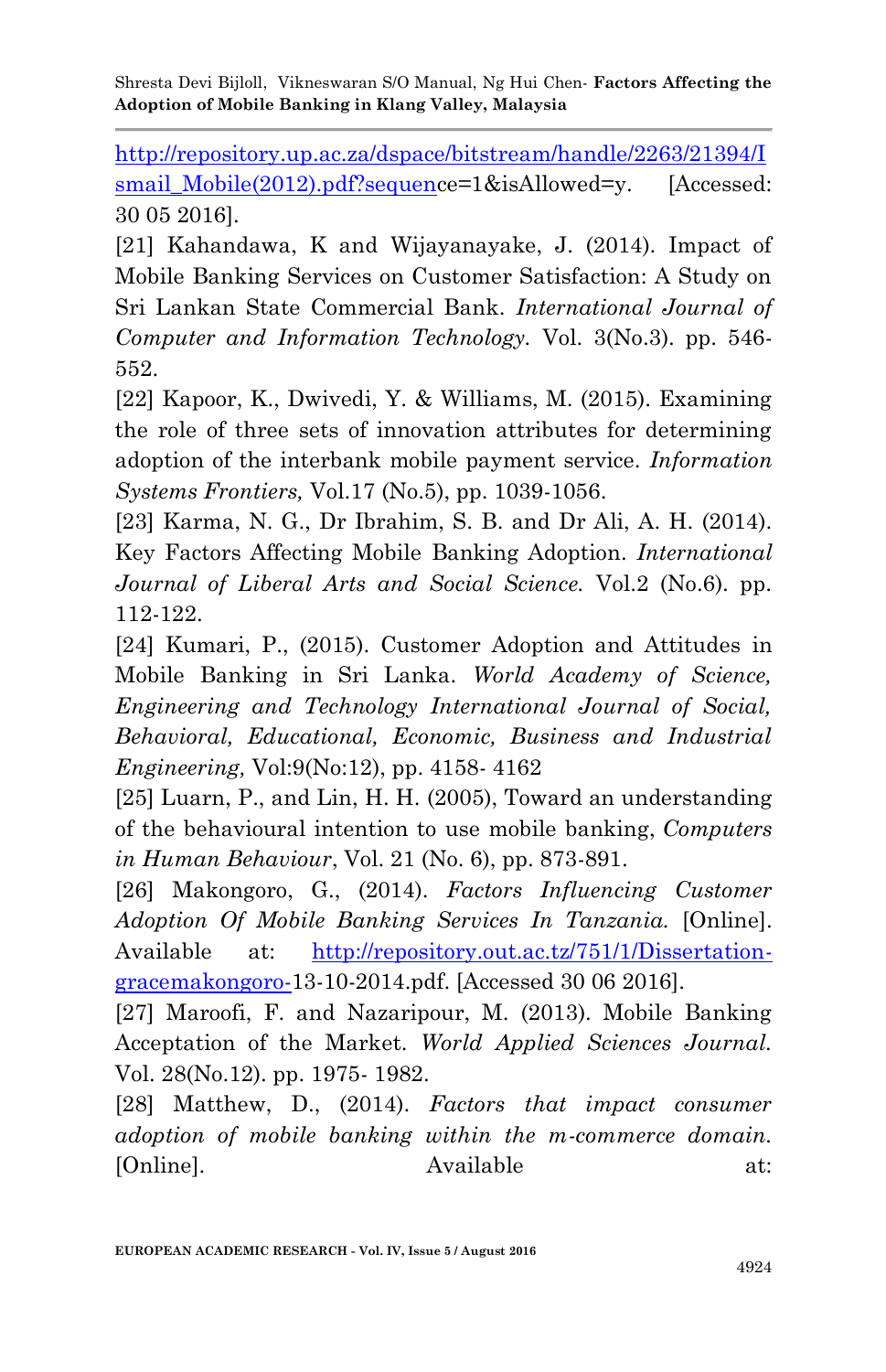https://ueaeprints.uea.ac.uk/57190/1/Thesis Submission 11\_09 [\\_COPY.pdf](https://ueaeprints.uea.ac.uk/57190/1/Thesis_Submission_11_09_COPY.pdf) [Accessed 25 05 2016].

[29] Maybank, (2016). *Corporate Milestones.* [Online]. Available at: [http://www.maybank.com/en/about-us/who-we](http://www.maybank.com/en/about-us/who-we-are/milestones.page)[are/milestones.page.](http://www.maybank.com/en/about-us/who-we-are/milestones.page) [Accessed 25 05 2016].

[30] Mazhar, F., Rizwan., Fiaz. U., Ishrat, S., Razzaq, M. S. and Khan, T. N. (2014). An Investigation of Factors Affecting Usage and Adoption of Internet & Mobile Banking In Pakistan. *International Journal of Accounting and Financial Reporting.*  Vol.4 (No.2),pp. 478-501.

[31] Mian T. S. and Rizwan, M. (2013). Determinants of Customer Intention to Use Mobile Banking: An Empirical Research Based on Extended Technology Acceptance Model. *Journal of Basic and Applied Scientific Research.* Vol 3(No.11), pp. 201-211.

[32] Muhammad, A. A., (2012). B*arriers to mobile internet banking service adoption: an empirical study in klang valley of malaysia.* [Online]. Available at: http://webuser.hsfurtwangen.de/~heindl/ebte-

2012ss/Term%20Paper\_Barriers%20to%20Mobile%20Internet% 20Banking%20Service%20Adoption\_Abubakar%20Anwar.pdf. [Accessed 05 03 2016].

[33] Muluk, S. M. and Dr Abale, M. L, (2014). An Empirical Analysis of Adoption of Mobile Banking Services in Pune City: With Reference to Diffusion of Innovation Theory. *Research Journal of Social Science & Management.* Vol. 4(No.3). pp. 70- 78

[34] Ndumba, H. W. and Dr Mutari. W. (2014). Factors Affecting Adoption of Mobile Banking In Kenya; Case Study of Kenya Commercial Bank Limuru. *International Journal of Social Sciences Management and Entrepreneurship.* Vol. 1(No.3). pp. 92-112.

[35] Odumeru, J. A., (2013). Going cashless: adoption of mobile banking in nigeria. *Arabian Journal of Business and Management Review (Nigerian Chapter).* Vol. 1(No. 2), pp. 9-17